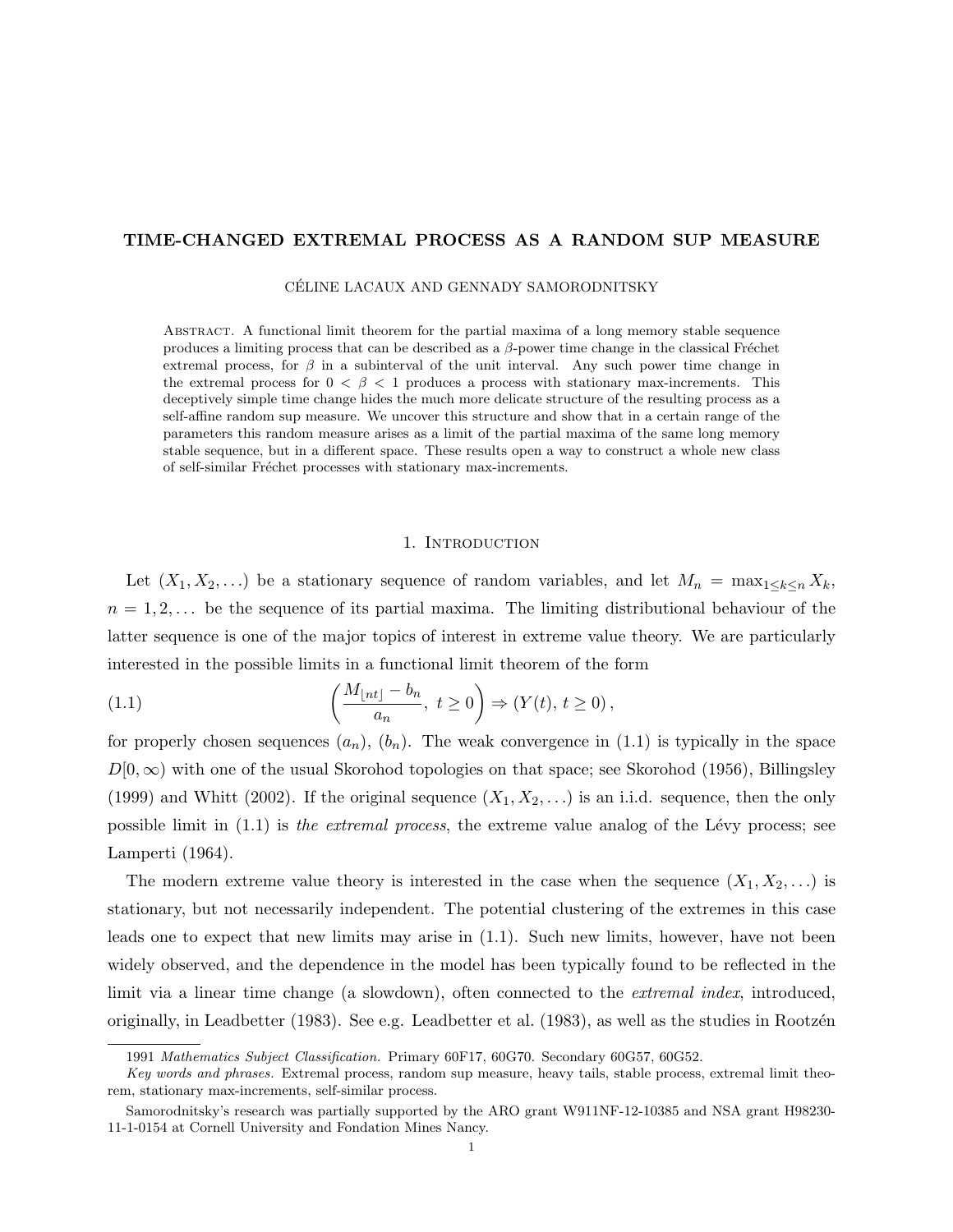$(1978)$ , Davis and Resnick  $(1985)$ , Mikosch and Stărică  $(2000)$  and Fasen  $(2005)$ . One possible explanation for this is the known phenomenon that the operation of taking partial maxima tends to mitigate the effect of dependence in the original stationary sequence, and the dependent models considered above were, in a certain sense, not sufficiently strongly dependent.

Starting with a long range dependent sequence may make a difference, as was demonstrated by Owada and Samorodnitsky (2014b). In that paper the original sequence was (the absolute value of) a stationary symmetric  $\alpha$ -stable process,  $0 < \alpha < 2$ , and the length of memory was quantified by a single parameter  $0 < \beta < 1$ . In the case  $1/2 < \beta < 1$  it was shown that the limiting process in (1.1) can be represented in the form

(1.2) 
$$
Z_{\alpha,\beta}(t) = Z_{\alpha}(t^{\beta}), \ t \ge 0,
$$

where  $(Z_{\alpha}(t), t \ge 0)$  is the extremal  $(\alpha$ -)Fréchet process.

The nonlinear power time change in (1.2) is both surprising and misleadingly simple. It is suprising because it is not immediately clear that such a change is compatible with a certain translation invariance the limiting process must have due to the stationarity of the original sequence. It is misleadingly simple because it hides a much more delicate structure. The main goal of this paper is to reveal that structure. We start by explaining exactly what we are looking for.

The stochastic processes in the left hand side of  $(1.1)$  can be easily interpreted as *random sup measures* evaluated on a particular family of sets (those of the form [0, t] for  $t \ge 0$ ). If one does not restrict himself to that specific family of sets and, instead, looks at all Borel subsets of  $[0, \infty)$ , then it is possible to ask whether there is weak convergence in the appropriately defined space of random sup measures, and what might be the limiting random sup measures. This is the approach taken in O'Brien et al. (1990). Completing the work published in Vervaat (1986) and Vervaat (1997), the authors provide a detailed description of the possible limits. They show that the limiting random sup measure must be *self-affine* (they refer to random sup measures as extremal processes, but we reserve this name for a different object).

As we will see in the sequel, if  $(1.1)$  can be stated in terms of weak convergence of a sequence of random sup measures, this would imply the finite-dimensional convergence part in the functional formulation of  $(1.1)$ . Therefore, any limiting process Y that can be obtained as a limit in this case must be equal in distribution to the restriction of a random sup measure to the sets of the form  $[0, t], t \geq 0$ . The convergence to the process  $Z_{\alpha,\beta}$  established in Owada and Samorodnitsky (2014b) was not established in the sense of weak convergence of a sequence of random sup measures, and one of our tasks in this paper is fill this gap and prove the above convergence. Recall, however, that the convergence in Owada and Samorodnitsky (2014b) was established only for  $0 < \alpha < 2$ (by necessity, since  $\alpha$ -stable processes do not exist outside of this range) and  $1/2 < \beta < 1$ . The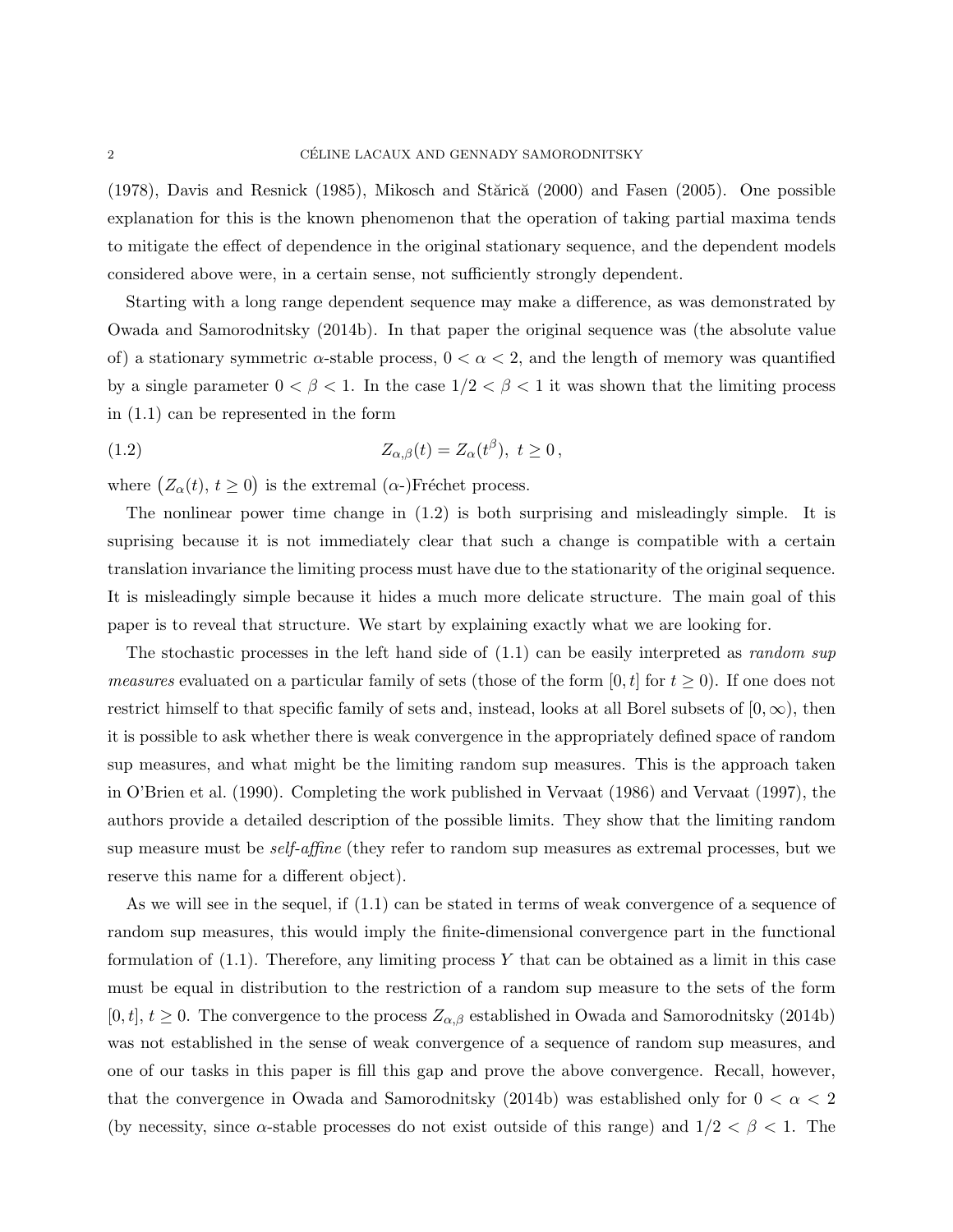nonlinear time change in (1.2) is, however, well defined for all  $\alpha > 0$  and  $0 < \beta < 1$ , and leads to a process  $Z_{\alpha,\beta}$  that is self-similar and has stationary max-increments. Our second task in this paper is to prove that the process  $Z_{\alpha,\beta}$  can, for all values of its parameters, be extended to a random sup measure and elucidate the structure of the resulting random sup measure. The structure we obtain is of interest on its own right, but it also has a potential to serve as a base for a construction of new classes of self-similar processes with stationary max-increments and of random sup measures.

This paper is organized as follows. In the next section we will define precisely the notions discussed somewhat informally above and introduce the required technical background. Section 3 contains a discussion of the dynamics of the stationary sequence considered in this paper. It is based on a null recurrent Markov chain. In Section 4 we will prove that the process  $Z_{\alpha,\beta}$  can be extended to a random sup measure and construct explicitely such an extension. In Section 5 we show that the convergence result of Owada and Samorodnitsky (2014b) holds, in a special case of a Markovian ergodic system, also in the space SM of sup measures. Finally, in Section 6 we present one of the possible extensions of the present work.

## 2. Background

An extremal process  $(Y(t), t \geq 0)$  can be viewed as an analog of a Lévy motion when the operation of summation is replaced by the operation of taking the maximum. The one-dimensional marginal distribution of a Lévy process at time 1 can be an arbitrary infinitely divisible distribution on  $\mathbb{R}$ ; any one-dimensional distribution is infinitely divisible with respect to the operation of taking the maximum. Hence the one-dimensional marginal distribution of an extremal process at time 1 can be any distribution on  $[0, \infty)$ ; the restriction to the nonnegative half-line being necessitated by the fact that, by convention, an extremal process, analogously to a Lévy process, starts at the origin at time zero. If F is the c.d.f. of a probability distribution on  $[0, \infty)$ , then the finite-dimensional distributions of an extremal process with distribution  $F$  at time 1 can be defined by

(2.1) 
$$
(Y(t_1), Y(t_2), \dots, Y(t_n)) \stackrel{d}{=} \left(X_{t_1}^{(1)}, \max\left(X_{t_1}^{(1)}, X_{t_2-t_1}^{(2)}\right), \dots\right)
$$

$$
\max\left(X_{t_1}^{(1)}, X_{t_2-t_1}^{(2)}, \dots, X_{t_n-t_{n-1}}^{(n)}\right)\right)
$$

for all  $n \geq 1$  and  $0 \leq t_1 < t_2 < \ldots < t_n$ . The different random variables in the right hand side of (2.1) are independent, with  $X_t^{(k)}$  having the c.d.f.  $F^t$  for  $t > 0$ . In this paper we deal with the  $\alpha$ -Fréchet extremal process, for which

(2.2) 
$$
F(x) = F_{\alpha,\sigma}(x) = \exp\{-\sigma^{\alpha}x^{-\alpha}\}, \ x > 0,
$$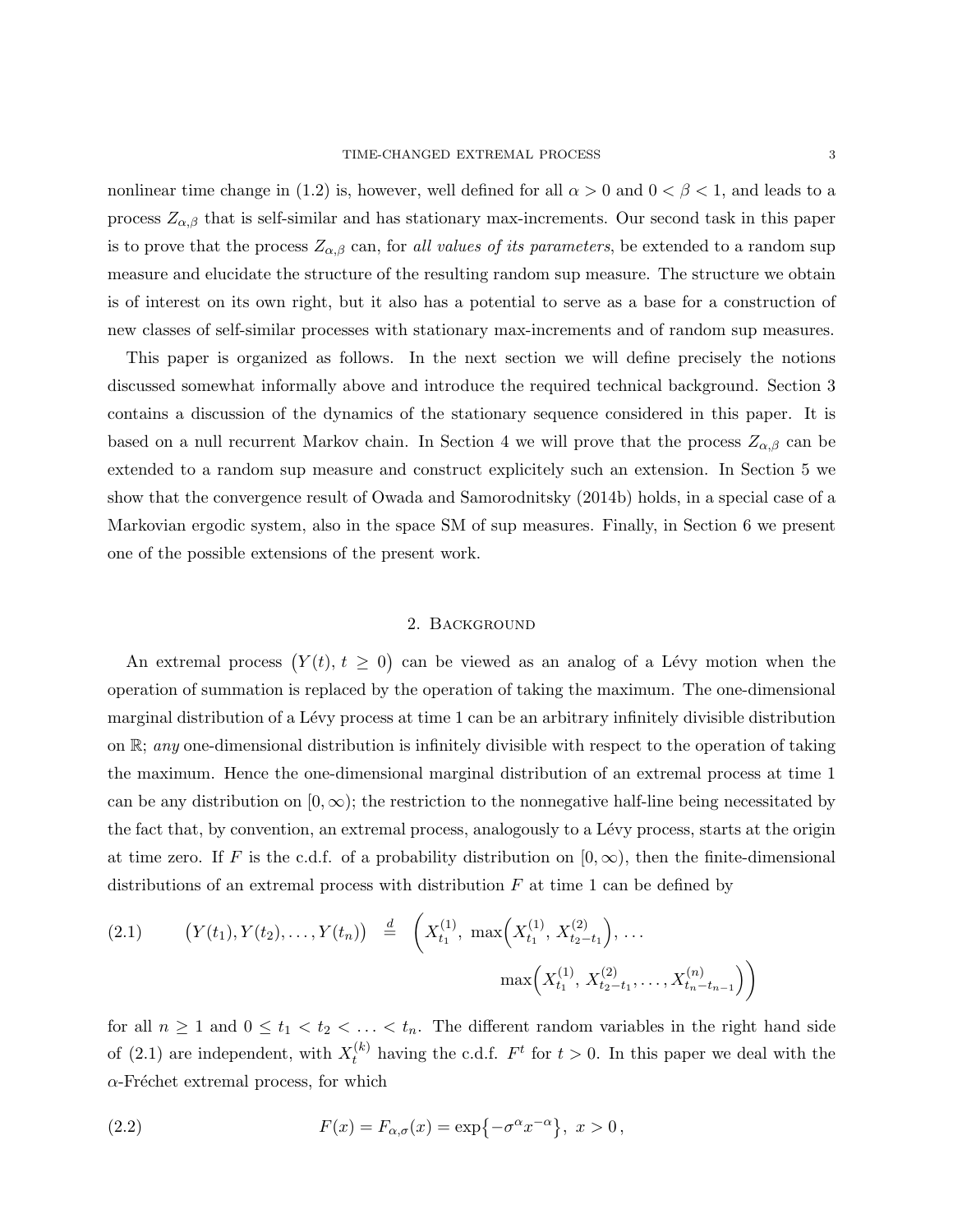the Fréchet law with the tail index  $\alpha > 0$  and the scale  $\sigma > 0$ . A stochastic process  $(Y(t), t \in T)$ (on an arbitrary parameter space T) is called a Fréchet process if for all  $n \geq 1, a_1, \ldots, a_n > 0$  and  $t_1, \ldots, t_n \in T$ , the weighted maximum  $\max_{1 \leq j \leq n} a_j Y(t_j)$  has a Fréchet law as in (2.2). Obviously, the Fréchet extremal process is an example of a Fréchet process, but there are many Fréchet processes on  $[0, \infty)$  different from the Fréchet extremal process; the process  $Z_{\alpha,\beta}$  in (1.2) is one such process.

A stochastic process  $(Y(t), t \geq 0)$  is called self-similar with exponent H of self-similarity if for any  $c > 0$ 

$$
(Y(ct), t \ge 0) \stackrel{d}{=} (c^H Y(t), t \ge 0)
$$

in the sense of equality of finite-dimensional distributions. A stochastic process  $(Y(t), t \geq 0)$  is said to have stationary max-increments if for every  $r \geq 0$ , there exists, perhaps on an enlarged probability space, a stochastic process  $(Y^{(r)}(t), t \geq 0)$  such that

(2.3) 
$$
\begin{cases} (Y^{(r)}(t), t \ge 0) \stackrel{d}{=} (Y(t), t \ge 0), \\ (Y(t+r), t \ge 0) \stackrel{d}{=} (Y(r) \vee Y^{(r)}(t), t \ge 0), \end{cases}
$$

with  $a \vee b = \max(a, b)$ ; see Owada and Samorodnitsky (2014b). This notion is an analog of the usual notion of a process with stationary increments (see e.g. Embrechts and Maejima (2002) and Samorodnitsky (2006)) suitable for the situation where the operation of summation is replaced by the operation of taking the maximum. It follows from Theorem 3.2 in Owada and Samorodnitsky (2014b) that only self-similar processes with stationary max-increments can be obtained as limits in the functional convergence scheme (1.1) with  $b_n \equiv 0$ .

We switch next to a short overview of random sup measures. The reader is referred to O'Brien et al. (1990) for full details. Let G be the collection of open subsets of  $[0, \infty)$ . We call a map  $m: \mathcal{G} \to [0, \infty]$  a sup measure (on  $[0, \infty)$ ) if  $m(\emptyset) = 0$  and

$$
m\left(\bigcup_{r\in R} G_r\right) = \sup_{r\in R} m(G_r)
$$

for an arbitrary collection  $(G_r, r \in R)$  of open sets. In general, a sup measure can take values in any closed subinterval of  $[-\infty, \infty]$ , not necessarily in  $[0, \infty]$ , but we will consider, for simplicity, only the nonnegative case in the sequel, and restrict ourselves to the maxima of nonnegative random variables as well.

The sup derivative of a sup measure is a function  $[0, \infty) \to [0, \infty]$  defined by

$$
d^{\sim}m(t)=\inf_{G\ni t}m(G),\ t\geq 0\,.
$$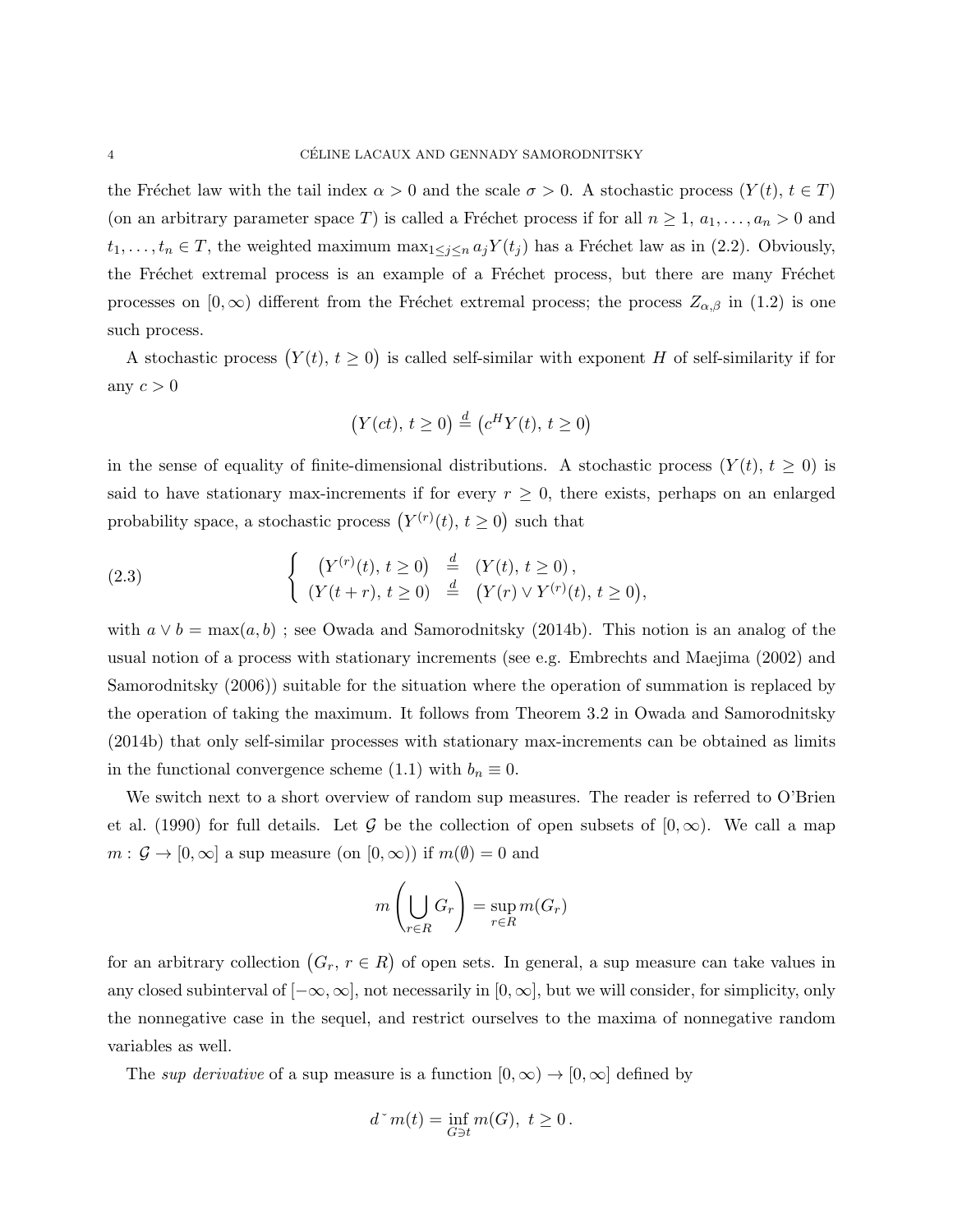It is automatically an upper semicontinous function. Conversely, for any function  $f : [0, \infty) \rightarrow$  $[0, \infty]$  the *sup integral* of f is a sup measure defined by

$$
i^* f(G) = \sup_{t \in G} f(t), \ G \in \mathcal{G},
$$

with  $i \checkmark f(\emptyset) = 0$  by convention. It is always true that  $m = i \checkmark d \checkmark m$  for any sup measure m, but the statement  $f = d^{\dagger} i^{\dagger} f$  is true only for upper semicontinous functions f. A sup measure has a canonical extension to all subsets of  $[0, \infty)$  via

$$
m(B)=\sup_{t\in B} d\,{}\hat{\,}\, m(t)\,.
$$

On the space SM of sup measures one can introduce a topology, called the sup vague topology, that makes SM a compact metric space. In this topology a sequence  $(m_n)$  of sup measures converges to a sup measure m if both

$$
\limsup_{n \to \infty} m_n(K) \le m(K) \text{ for every compact } K
$$

and

 $\liminf_{n\to\infty} m_n(G) \geq m(G)$  for every open G.

A random sup measure is a measurable map from a probability space into the space SM equipped with the Borel  $\sigma$ -field generated by the sup vague topology.

The convergence scheme (1.1) has a natural version in terms of random sup measures. Starting with a stationary sequence  $\mathbf{X} = (X_1, X_2, \ldots)$  of nonnegative random variables, one can define for any set  $B \subseteq [0, \infty)$ 

(2.4) 
$$
M_n(\mathbf{X})(B) = \max_{k: k/n \in B} X_k.
$$

Then for any  $a_n > 0$ ,  $M_n(\mathbf{X})/a_n$  is a random sup measure, and O'Brien et al. (1990) characterize all possible limiting random sup measures in a statement of the form

$$
\frac{M_n(\mathbf{X})}{a_n} \Rightarrow M
$$

for some sequence  $(a_n)$ . The convergence is weak convergence in the space SM equipped with the sup vague topology. Theorem 6.1 *ibid.* shows that any limiting random sup measure  $M$  must be both stationary and self-similar, i.e.

(2.6) 
$$
M(a + \cdot) \stackrel{d}{=} M
$$
 and  $a^{-H}M(a \cdot) \stackrel{d}{=} M$  for all  $a > 0$ 

for some exponent  $H$  of self-similarity. In fact, the results of O'Brien et al. (1990) allow for a shift  $(b_n)$  as in (1.1), in which case the power scaling  $a^{-H}$  in (2.6) is, generally, replaced by the scaling of the form  $\delta^{-\log a}$ , where  $\delta$  is an affine transformation. In the context of the present paper this additional generality does not play a role.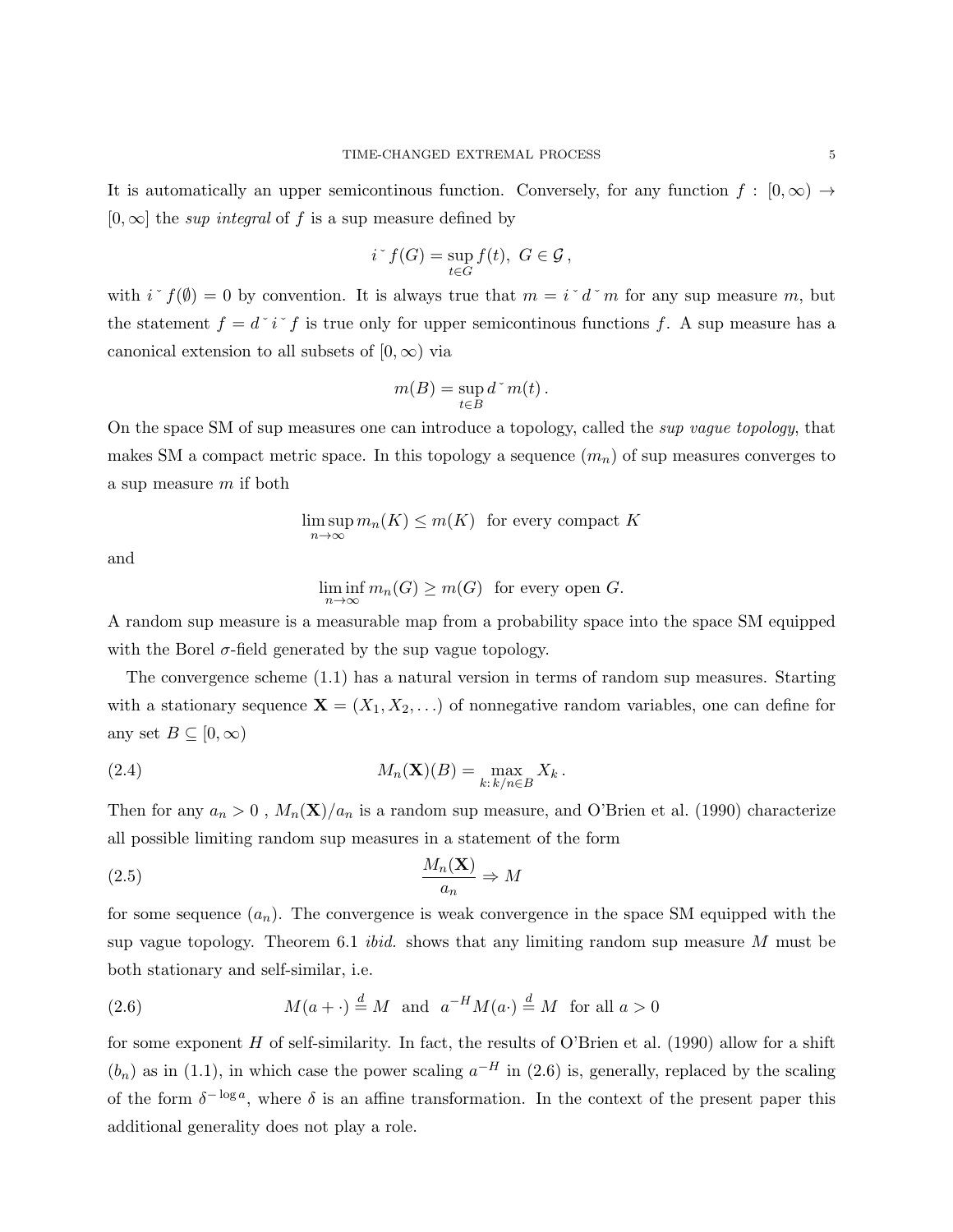Starting with a stationary and self-similar random sup measure  $M$ , one defines a stochastic process by

(2.7) 
$$
Y(t) = M((0, t]), t \ge 0.
$$

Then the self-similarity property of the random sup measure M immediately implies the selfsimilarity property of the stochastic process  $Y$ , with the same exponent of self-similarity. Furthermore, the stationarity of the random sup measure  $M$  implies that the stochastic process Y has stationary max-increments; indeed, for  $r \geq 0$  one can simply take

$$
Y^{(r)}(t) = M((r, r+t]), t \ge 0.
$$

Whether or not any self-similar process with stationary max-increments can be constructed in this way or, in other words, whether or not such a process can be extended, perhaps on an extended probability space, to a stationary and self-similar random sup measure remains, to the best of our knowledge, an open question. We do show that the process  $Z_{\alpha,\beta}$  in (1.2) has such an extension.

## 3. The Markov chain dynamics

The stationary sequence we will consider in Section 5 is a symmetric  $\alpha$ -stable (S $\alpha$ S) sequence, whose dynamics is driven by a certain Markov chain. Specifically, consider an irreducible null recurrent Markov chain  $(Y_n, n \geq 0)$  defined on an infinite countable state space S with transition matrix  $(p_{ij})$ . Fix an arbitrary state  $i_0 \in \mathbb{S}$ , and let  $(\pi_i, i \in \mathbb{S})$  be the unique invariant measure of the Markov chain with  $\pi_{i_0} = 1$ . Note that  $(\pi_i)$  is necessarily an infinite measure.

Define a  $\sigma$ -finite and infinite measure on  $(E, \mathcal{E}) = (\mathbb{S}^{\mathbb{N}}, \mathcal{B}(\mathbb{S}^{\mathbb{N}}))$  by

$$
\mu(B) = \sum_{i \in \mathbb{S}} \pi_i P_i(B), \ \ B \in \mathcal{E},
$$

where  $P_i(\cdot)$  denotes the probability law of  $(Y_n)$  starting in state  $i \in \mathbb{S}$ . Clearly, the usual left shift operator on  $\mathbb{S}^{\mathbb{N}}$ 

$$
T(x_0,x_1,\dots)=(x_1,x_2,\dots)
$$

preserves the measure  $\mu$ . Since the Markov chain is irreducible and null recurrent,  $T$  is conservative and ergodic (see Harris and Robbins (1953)).

Consider the set  $A = \{x \in \mathbb{S}^{\mathbb{N}} : x_0 = i_0\}$  with the fixed state  $i_0 \in \mathbb{S}$  chosen above. Let

$$
\varphi_A(x) = \min\{n \ge 1 : T^n x \in A\}, \quad x \in \mathbb{S}^{\mathbb{N}}
$$

be the first entrance time, and assume that

$$
\sum_{k=1}^{n} P_{i_0}(\varphi_A \ge k) \in RV_{\beta},
$$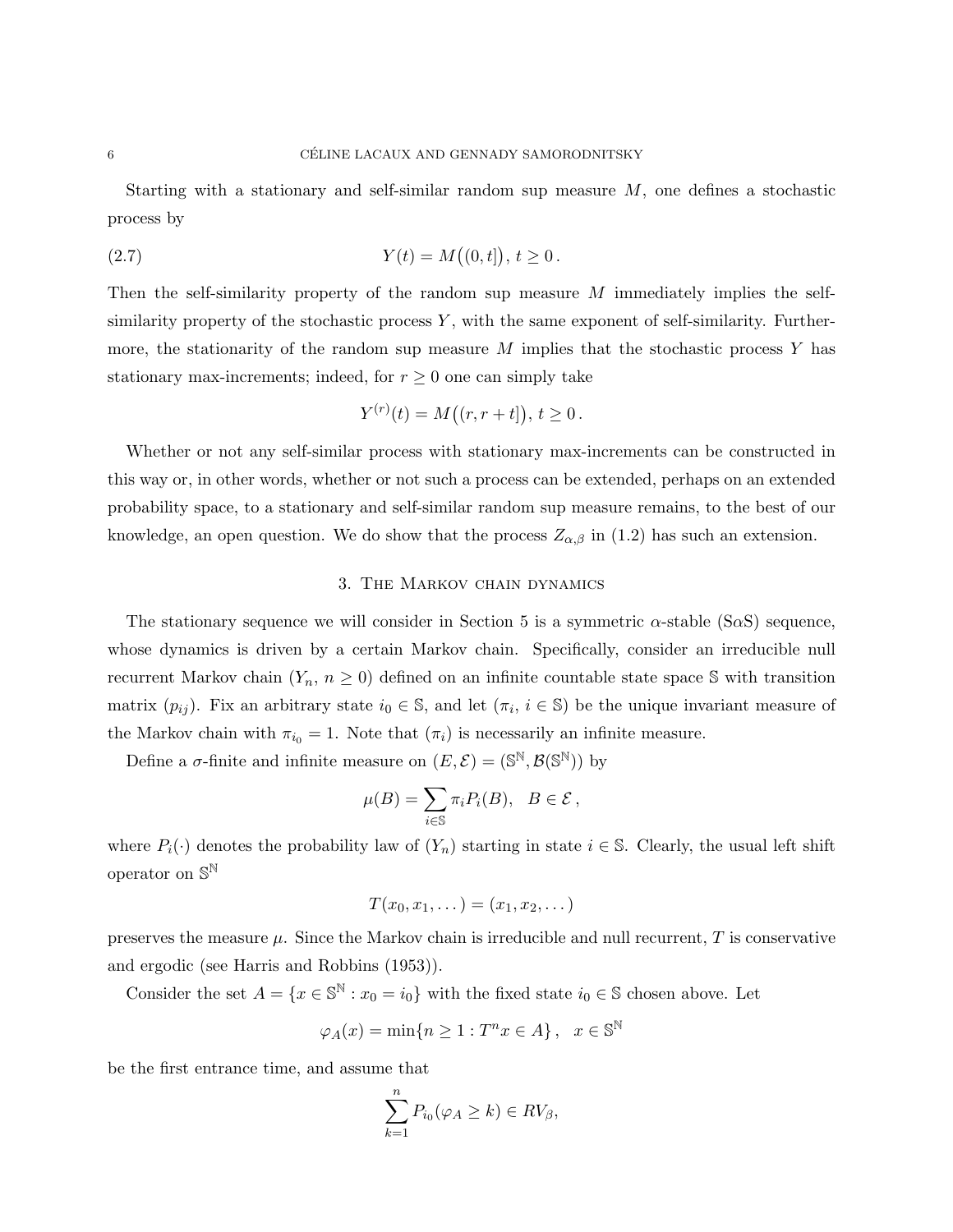the set of regularly varying sequences with exponent  $\beta$  of regular variation, for  $\beta \in (0,1)$ . By the Tauberian theorem for power series (see e.g. Feller (1966)), this is equivalent to assuming that

$$
(3.1) \t\t P_{i_0}(\varphi_A \ge k) \in RV_{\beta-1}.
$$

Let  $f \in L^{\infty}(\mu)$  be a nonnegative function on  $\mathbb{S}^{\mathbb{N}}$  supported by A. Define for  $0 < \alpha < 2$ 

(3.2) 
$$
b_n = \left( \int_E \max_{1 \le k \le n} (f \circ T^k(x))^{\alpha} \mu(dx) \right)^{1/\alpha}, \quad n = 1, 2, \dots
$$

The sequence  $(b_n)$  plays an important part in Owada and Samorodnitsky (2014b), and it will play an important role in this paper as well. If we define the wandering rate sequence by

$$
w_n = \mu(\lbrace x \in \mathbb{S}^{\mathbb{N}} : x_j = i_0 \text{ for some } j = 0, 1, ..., n \rbrace)
$$
  $n = 1, 2, ...,$ 

then, clearly,  $w_n \sim \mu(\varphi_A \leq n)$  as  $n \to \infty$ . We know by Theorem 4.1 *ibid.* that

(3.3) 
$$
\lim_{n \to \infty} \frac{b_n^{\alpha}}{w_n} = ||f||_{\infty}.
$$

Furthermore, it follows from Lemma 3.3 in Resnick et al. (2000) that

$$
w_n \sim \sum_{k=1}^n P_{i_0}(\varphi_A \ge k) \in RV_\beta.
$$

The above setup allows us to define a stationary symmetric  $\alpha$ -stable (S $\alpha$ S) sequence by

(3.4) 
$$
X_n = \int_E f \circ T^n(x) dM(x), \quad n = 1, 2, \dots,
$$

where M is a S $\alpha$ S random measure on  $(E, \mathcal{E})$  with control measure  $\mu$ . See Samorodnitsky and Taqqu (1994) for details on  $\alpha$ -stable random measures and integrals with respect to these measures. This is a long range dependent sequence, and the parameter  $\beta$  of the Markov chain determined just how long the memory is; see Owada and Samorodnitsky (2014a,b). The last section of the present paper discusses an extremal limit theorem for this sequence.

#### 4. Random sup measure structure

In this section we prove a limit theorem, and the limit in this theorem is a stationary and selfsimilar random sup measure whose restrictions to the intervals of the type  $(0, t]$ ,  $t \ge 0$ , as in  $(2.7)$ is distributionally equal to the process  $Z_{\alpha,\beta}$  in (1.2). This result is also a major step towards the extension of the main result in Owada and Samorodnitsky (2014b) to the setup in (2.5) of weak convergence in the space of sup measures of normalized partial maxima of the absolute values of a S $\alpha$ S sequence. The extension itself is formally proved in the next section.

We introduce first some additional setup. Let  $0 < \beta < 1$ , and let  $L_{1-\beta}$  be the standard  $(1 - \beta)$ stable subordinator, i.e. an increasing Lévy process such that

$$
Ee^{-\theta L_{1-\beta}(t)} = e^{-t\theta^{1-\beta}} \text{ for } \theta \ge 0 \text{ and } t \ge 0.
$$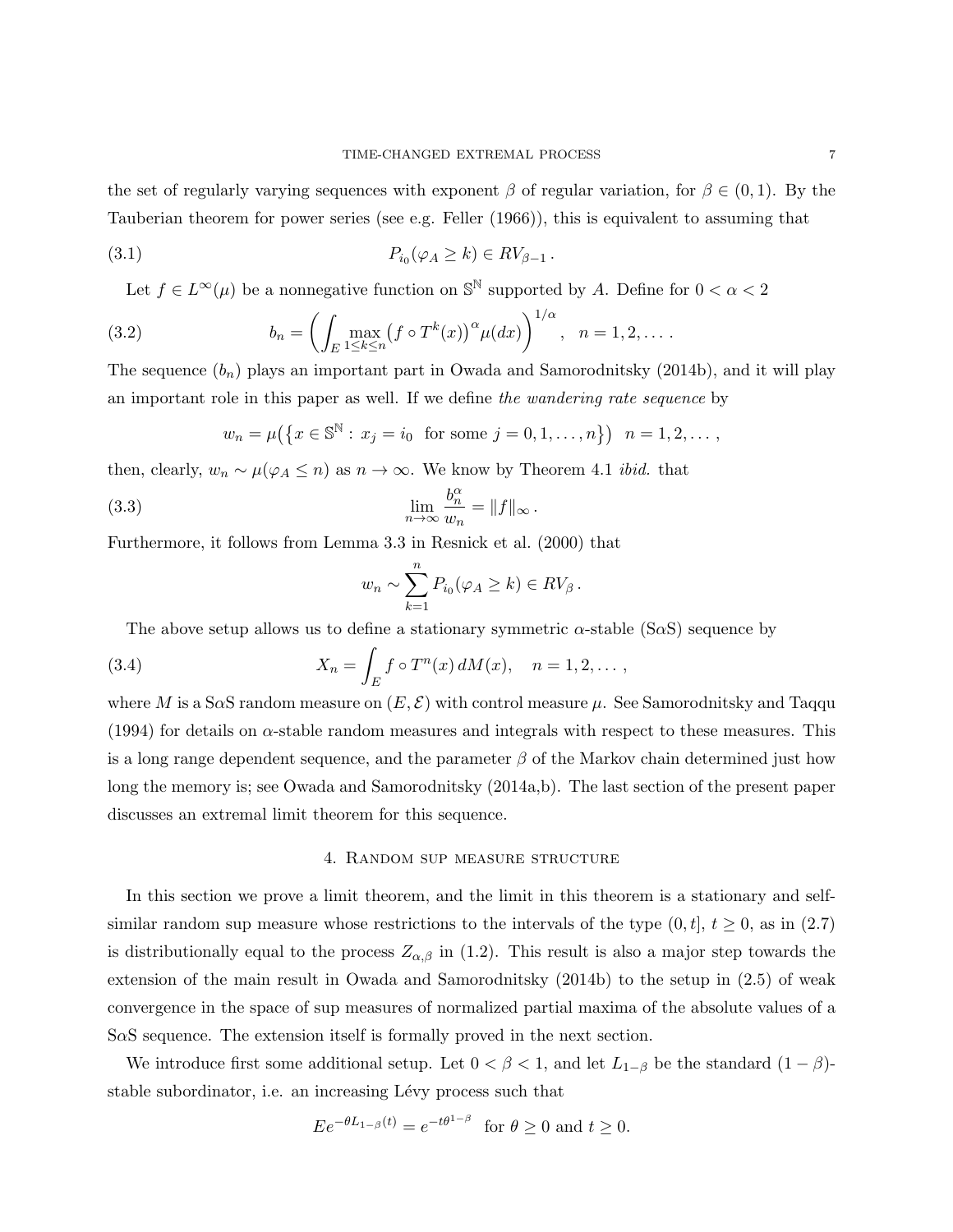Let

(4.1) 
$$
R_{\beta} = \overline{\{L_{1-\beta}(t), t \geq 0\}} \subset [0, \infty)
$$

be (the closure of) the range of the subordinator. It has several very attractive properties as a random closed set, described in the following proposition. We equip the space J of closed subsets of  $[0, \infty)$  with the usual Fell topology (see Molchanov (2005)), and the Borel  $\sigma$ -field generated by that topology.

**Proposition 4.1.** Let  $L_{1-\beta}$  and  $R_{\beta}$  be defined on some probability space  $(\Omega, \mathcal{F}, P)$ . Then

- (a)  $R_\beta$  is a random closed subset of  $[0, \infty)$ .
- (b) For any  $a > 0$ ,  $aR_\beta \stackrel{d}{=} R_\beta$  as random closed sets.

(c) Let  $\mu_{\beta}$  be a measure on  $(0,\infty)$  given by  $\mu_{\beta}(dx) = \beta x^{\beta-1} dx$ ,  $x > 0$ , and let  $\kappa_{\beta} = (\mu_{\beta} \times$  $P) \circ H^{-1}$ , where  $H: (0, \infty) \times \Omega \to \mathcal{J}$  is defined by  $H(x, \omega) = R_{\beta}(\omega) + x$ . Then for any  $r > 0$  the measure  $\kappa_{\beta}$  is invariant under the shift map  $G_r : \mathfrak{J} \to \mathfrak{J}$  given by

$$
G_r(F) = F \cap [r, \infty) - r.
$$

*Proof.* For part (a) we need to check that for any open  $G \subseteq [0,\infty)$ , the set

$$
\{\omega \in \Omega : R_{\beta}(\omega) \cap G \neq \emptyset\}
$$

is in  $\mathcal F$ . By the right continuity of sample paths of the subordinator, the same set can be written in the form

 $\{\omega \in \Omega : L_{1-\beta}(r) \in G \text{ for some rational } r\}.$ 

Now the measurability is obvious.

Part (b) is a consequence of the self-similarity of the subordinator. Indeed, it is enough to check that for any open  $G \subseteq [0, \infty)$ 

$$
P(R_{\beta} \cap G \neq \emptyset) = P(aR_{\beta} \cap G \neq \emptyset).
$$

However, by the self-similarity,

$$
P(R_{\beta} \cap G \neq \emptyset) = P(L_{1-\beta}(r) \in G \text{ for some rational } r)
$$

$$
= P(aL_{1-\beta}(a^{-(1-\beta)}r) \in G \text{ for some rational } r) = P(aR_{\beta} \cap G \neq \emptyset)
$$

,

as required.

For part (c) it is enough to check that for any finite collection of disjoint intervals,  $0 < b_1 < c_1 <$  $b_2 < c_2 < \ldots < b_n < c_n < \infty$ 

$$
(4.2) \qquad \kappa_{\beta}\left(\left\{F \in \mathcal{J}: F \cap \cup_{j=1}^{n}(b_j, c_j) \neq \emptyset\right\}\right) = \kappa_{\beta}\left(\left\{F \in \mathcal{J}: F \cap \cup_{j=1}^{n}(b_j + r, c_j + r) \neq \emptyset\right\}\right);
$$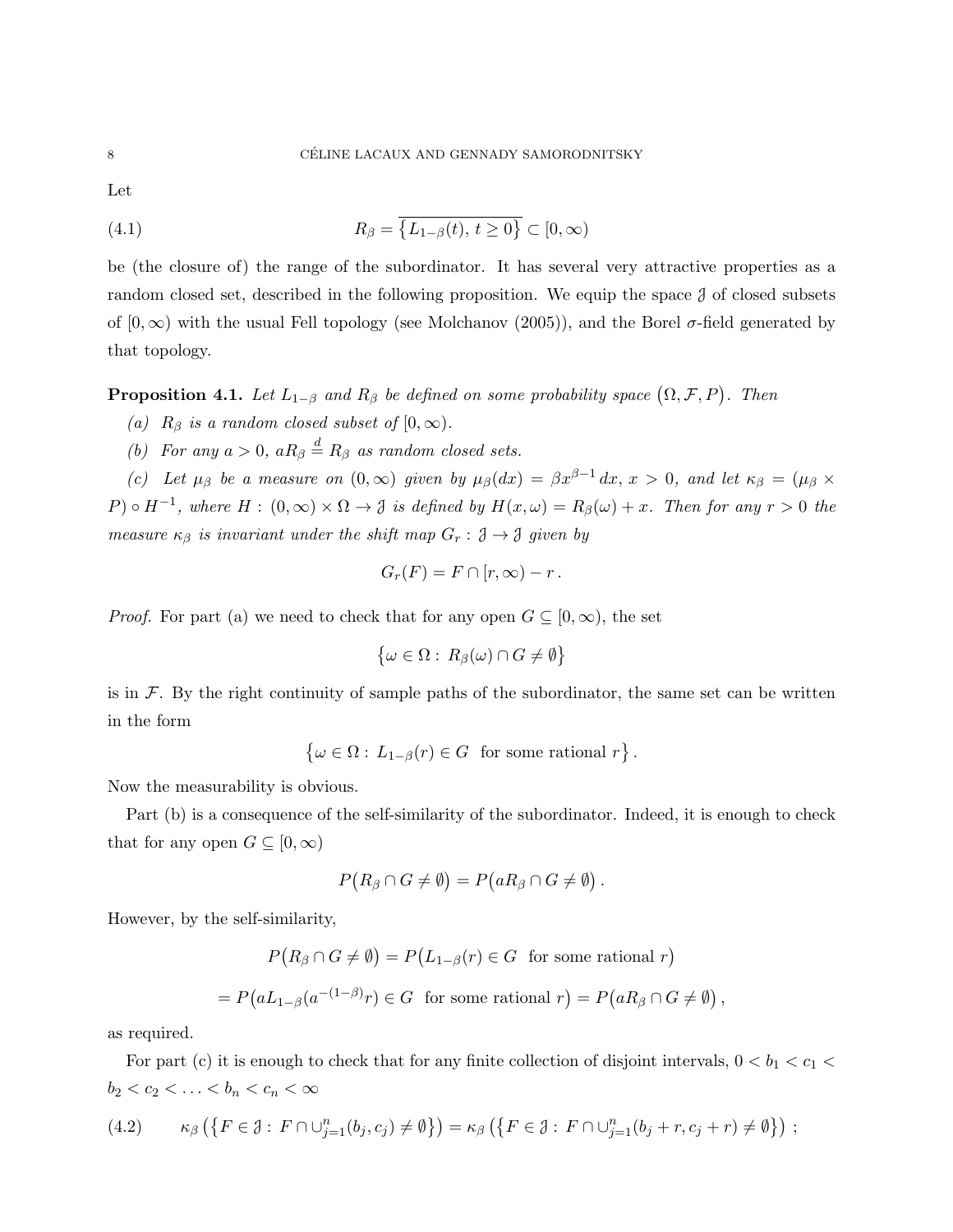see Example 1.29 in Molchanov (2005). A simple inductive argument together with the strong Markov property of the subordinator shows that it is enough to prove (4.2) for the case of a single interval. That is, one has to check that for any  $0 < b < c < \infty$ ,

(4.3) 
$$
\kappa_{\beta}(\lbrace F \in \mathcal{J} : F \cap (b, c) \neq \emptyset \rbrace) = \kappa_{\beta}(\lbrace F \in \mathcal{J} : F \cap (b+r, c+r) \neq \emptyset \rbrace).
$$

For  $h > 0$  let

$$
\delta_h = \inf\big\{y : y \in R_\beta \cap [h,\infty)\big\} - h
$$

be the overshoot of the level h by the subordinator  $L_{1-\beta}$ . Then (4.3) can be restated in the form

$$
\int_0^b \beta x^{\beta-1} P(\delta_{b-x} < c - b) dx + (c^{\beta} - b^{\beta}) = \int_0^{b+r} \beta x^{\beta-1} P(\delta_{b+r-x} < c - b) dx + ((c+r)^{\beta} - (b+r)^{\beta}).
$$

The overshoot  $\delta_h$  is known to have a density with respect to the Lebesgue measure, given by

(4.4) 
$$
f_h(y) = \frac{\sin(\pi(1-\beta))}{\pi} h^{1-\beta}(y+h)^{-1} y^{\beta-1}, y > 0;
$$

see e.g. Exercise 5.6 in Kyprianou (2006), and checking the required identity is a matter of somewhat tedious but still elementary calculations.

In the notation of Section 3, we define for  $n = 1, 2, ...$  and  $x \in E = \mathbb{S}^{\mathbb{N}}$  a sup measure on  $[0, \infty)$ by

(4.5) 
$$
m_n(B;x) = \max_{k:\,k/n \in B} f \circ T^n(x), \ B \subseteq [0,\infty).
$$

The main result of this section will be stated in terms of weak convergence of a sequence finitedimensional random vectors. Its significance will go well beyond that weak convergence, as we will describe in the sequel. Let  $0 \le t_1 < t'_1 \le \ldots \le t_m < t'_m < \infty$  be fixed points,  $m \ge 1$ . For  $n = 1, 2, \ldots$  let  $Y^{(n)} = (Y_1^{(n)}$  $Y_1^{(n)}, \ldots, Y_m^{(n)}$  be an *m*-dimensional Fréchet random vector satisfying

(4.6) 
$$
P(Y_1^{(n)} \leq \lambda_1, \ldots, Y_m^{(n)} \leq \lambda_m) = \exp\left\{-\int_E \bigvee_{i=1}^m \lambda_i^{-\alpha} m_n((t_i, t'_i); x)^{\alpha} \mu(dx)\right\},
$$

for  $\lambda_j > 0$ ,  $j = 1, \ldots, m$ ; see e.g. Stoev and Taqqu (2005) for details on Fréchet random vectors and processes.

**Theorem 4.2.** The sequence of random vectors  $(b_n^{-1}Y^{(n)})$  converges weakly in  $\mathbb{R}^m$  to a Fréchet random vector  $Y^* = (Y_1^*, \ldots, Y_m^*)$  such that

$$
(4.7) \quad P(Y_1^* \le \lambda_1, \dots, Y_m^* \le \lambda_m) = \exp\left\{-E' \int_0^\infty \bigvee_{i=1}^m \lambda_i^{-\alpha} \mathbf{1}\left((R_\beta + x) \cap (t_i, t'_i) \neq \emptyset\right) \beta x^{\beta - 1} dx\right\}
$$

for  $\lambda_j > 0$ ,  $j = 1, \ldots, m$ , where  $R_\beta$  is the range (4.1) of a stable subordinator defined on some probability space  $(\Omega', \mathcal{F}', P')$ .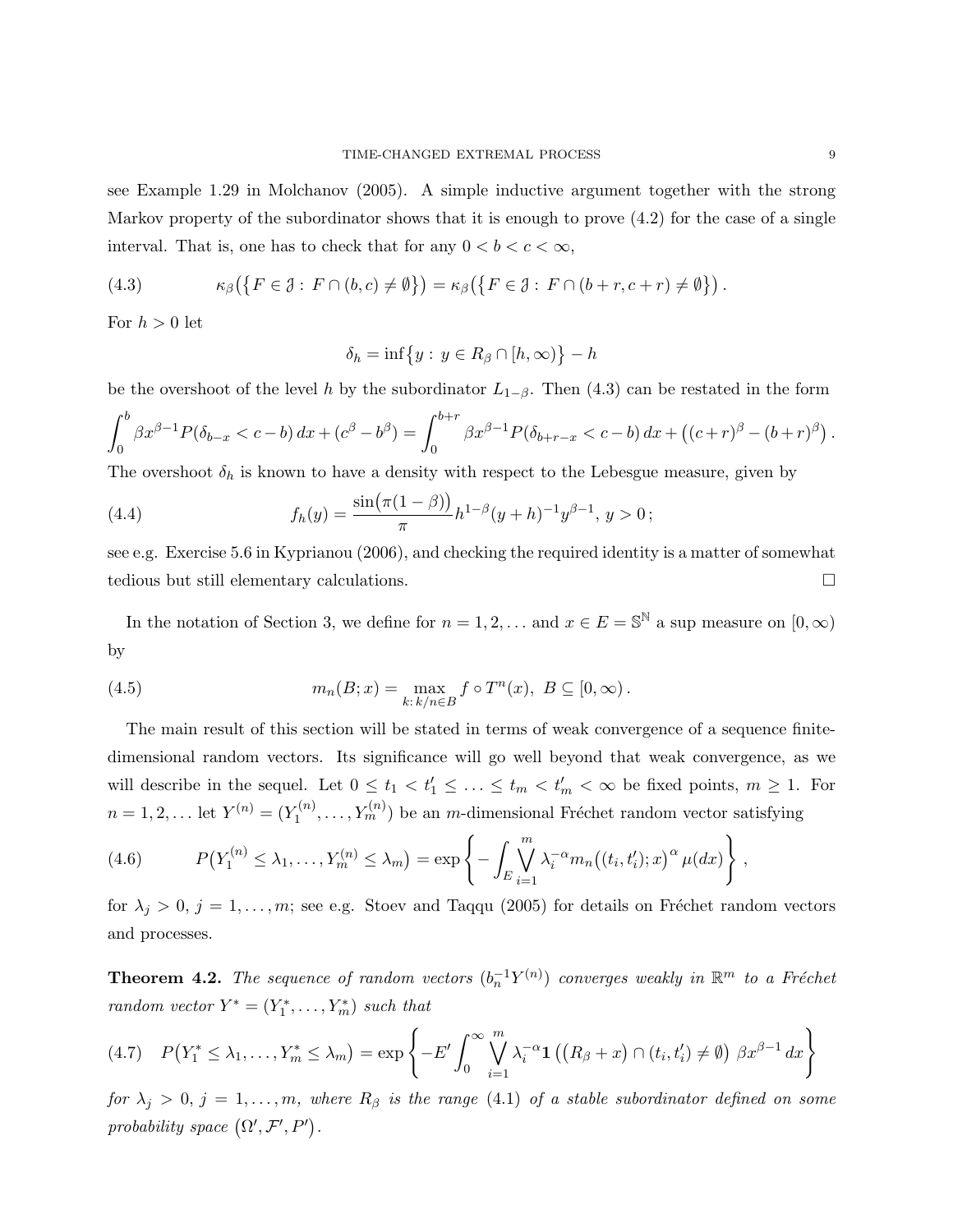We postpone proving the theorem and discuss first its significance. Define

(4.8) 
$$
W_{\alpha,\beta}(A) = \int_{(0,\infty)\times\Omega'} \mathbf{1}\left( \left( R_{\beta}(\omega') + x \right) \cap A \neq \emptyset \right) M(dx,d\omega'), A \subseteq [0,\infty), \text{ Borel.}
$$

The integral in  $(4.8)$  is the extremal integral with respect to a Fréchet random sup measure M on  $(0,\infty) \times \Omega'$ , where  $(\Omega', \mathcal{F}', P')$  is some probability space. We refer the reader to Stoev and Taqqu (2005) for details. The control measure of M is  $m = \mu_{\beta} \times P'$ , where  $\mu_{\beta}$  is defined in part (c) of Proposition 4.1. It is evident that  $W_{\alpha,\beta}(A) < \infty$  a.s. for any bounded Borel set A. We claim that a version of  $W_{\alpha,\beta}$  is a random sup measure on  $[0,\infty)$ .

Let  $N_{\alpha,\beta}$  be a Poisson random measure on  $(0,\infty)^2$  with the mean measure

$$
\alpha x^{-(\alpha+1)} dx \,\beta y^{\beta-1} dy, \, x, y > 0.
$$

Let  $((U_i, V_i))$  be a measurable enumeration of the points of  $N_{\alpha,\beta}$ . Let, further,  $(R_{\beta}^{(i)})$  $\binom{1}{\beta}$  be i.i.d. copies of the range of the  $(1 - \beta)$ -stable subordinator, independent of the Poisson random measure  $N_{\alpha,\beta}$ . Then a version of  $W_{\alpha,\beta}$  is given by

(4.9) 
$$
\hat{W}_{\alpha,\beta}(A) = \bigvee_{i=1}^{\infty} U_i \mathbf{1}\left( \left( R_{\beta}^{(i)} + V_i \right) \cap A \neq \emptyset \right), A \subseteq [0, \infty), \text{ Borel};
$$

see Stoev and Taqqu (2005). It is clear that  $\hat{W}_{\alpha,\beta}$  is a random sup measure on  $[0,\infty)$ . In fact,

(4.10) 
$$
d^{\times}\hat{W}_{\alpha,\beta}(t) = \begin{cases} U_i & \text{if } t \in R_{\beta}^{(i)} + V_i \text{, some } i = 1,2,\dots \\ 0 & \text{otherwise.} \end{cases}
$$

Even though it is  $\hat{W}_{\alpha,\beta}$  that takes values in the space of sup measures, we will slighlty abuse the terminology and refer to  $W_{\alpha,\beta}$  itself a random sup measure.

**Proposition 4.3.** The random sup measure  $W_{\alpha,\beta}$  is stationary and self-similar with exponent  $H = \beta/\alpha$  in the sense of (2.6).

*Proof.* Both statements can be read off (4.10). Indeed, the pairs  $(U_i, (R_\beta^{(i)} + V_i))$  form a Poisson random measure on  $(0, \infty) \times \mathcal{J}$  and, by part (c) of Proposition 4.1, the mean measure of this Poisson random measure is unaffected by the transformations  $G_r$  applied to the random set dimension. This implies the law of the random upper semicontinous function  $d^{\times}\hat{W}_{\alpha,\beta}$  is shift invariant, hence stationarity of  $W_{\alpha,\beta}$ .

For the self-similarity, note that replacing t by  $t/a$ ,  $a > 0$  in (4.10) is equivalent to replacing  $R_A^{(i)}$ β by  $aR_{\beta}^{(i)}$  and  $V_i$  by  $aV_i$ . By part (b) of Proposition 4.1, the former action does not change the law of a random closed set, while it is elementary to check that the law of the Poisson random measure on  $(0, \infty)^2$  with points  $((U_i, aV_i))$  is the same as the law of the Poisson random measure on the same space with the points  $((a^{\beta/\alpha}U_i, V_i))$ . Hence the self-similarity of  $W_{\alpha,\beta}$  with  $H = \beta/\alpha$ .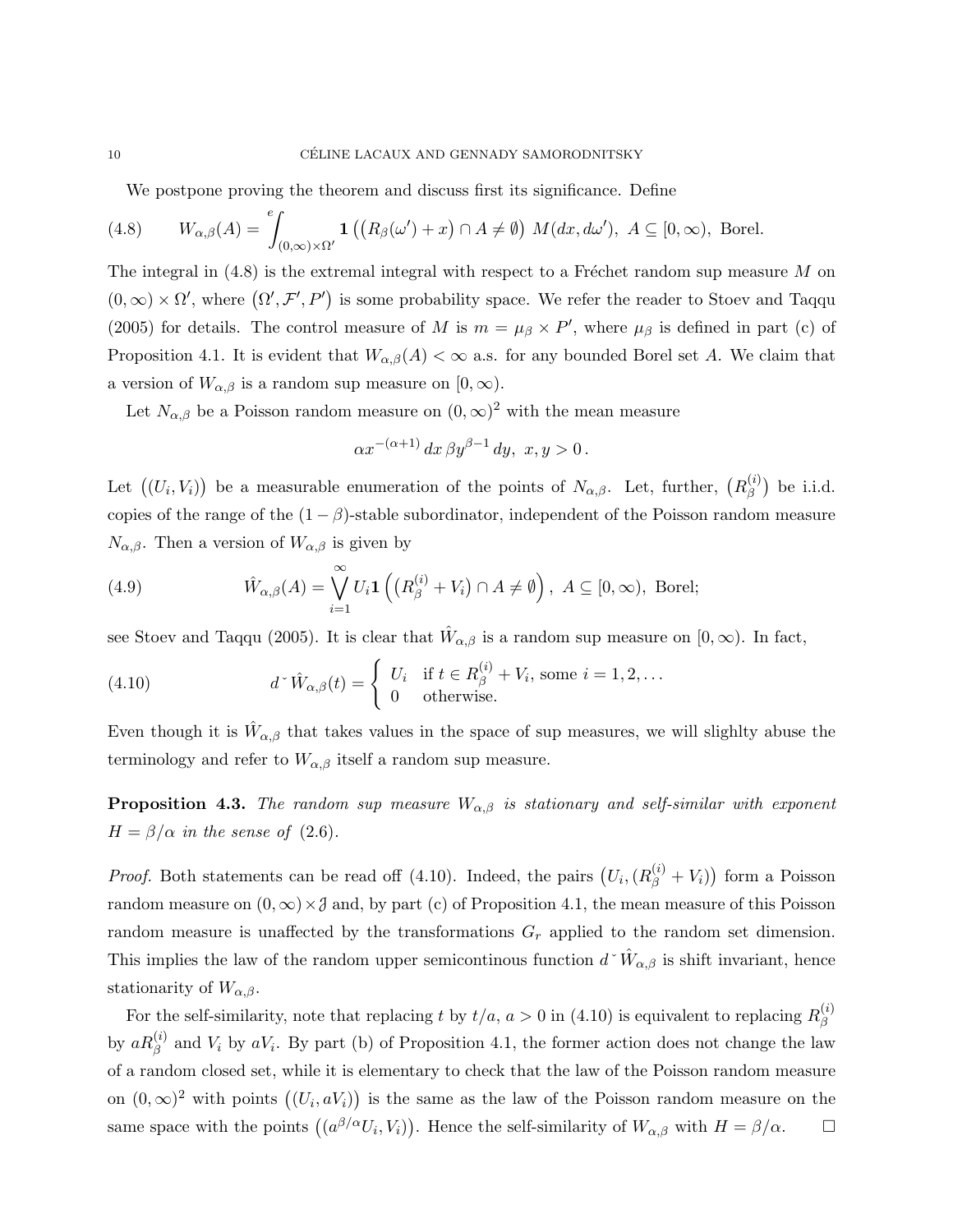Returning now to the result in Theorem 4.2, note that it can be restated in the form

$$
b_n^{-1}(Y_1^{(n)},...,Y_m^{(n)}) \Rightarrow (W_{\alpha,\beta}((t_1,t'_1)),...,W_{\alpha,\beta}((t_m,t'_m)))
$$
 as  $n \to \infty$ .

In particular, if we choose  $t_i = t'_{i-1}, i = 1, \ldots, m$ , with  $t_1 = 0$  and an arbitrary  $t_{m+1}$ , and define

$$
Z_i^{(n)} = \max_{j=1,\dots,i} Y_j^{(n)}, i = 1,\dots,m,
$$

then

(4.11) 
$$
(b_n^{-1}Z_i^{(n)}, i = 1,...,m) \Rightarrow \left(\max_{j=1,...,i} W_{\alpha,\beta}((t_j, t_{j+1})), i = 1,...,m\right)
$$

$$
= (W_{\alpha,\beta}(0, t_{i+1})), i = 1,...,m).
$$

However, as a part of the argument in Owada and Samorodnitsky (2014b) it was established that

$$
(b_n^{-1}Z_i^{(n)}, i = 1, \ldots, m) \Rightarrow (Z_{\alpha,\beta}(t_{i+1}), i = 1, \ldots, m),
$$

with  $Z_{\alpha,\beta}$  as in (1.2); this is (4.7) *ibid.*. This leads to the immediate conclusion, stated in the following corollary.

Corollary 4.4. The time-changed extremal Fréchet process satisfies

$$
\left(Z_{\alpha,\beta}(t),\,t\geq 0\right) \stackrel{d}{=} \left(W_{\alpha,\beta}((0,t]),\,t\geq 0\right)
$$

and, hence, is a restriction of the stationary and self-similar random sup measure  $W_{\alpha,\beta}$  (to the intervals  $(0, t], t \ge 0$ .

We continue with a preliminary result, needed for the proof of Theorem 4.2, which may also be of independent interest.

**Proposition 4.5.** Let  $0 < \gamma < 1$ , and  $(Y_1, Y_2, ...)$  be i.i.d. nonnegative random variables such that  $P(Y_1 > y)$  is regularly varying with exponent  $-\gamma$ . Let  $S_0 = 0$  and  $S_n = Y_1 + ... + Y_n$  for  $n = 1, 2, ...$ be the corresponding partial sums. For  $\theta > 0$  define a random sup measure on  $[0, \infty)$  by

$$
M^{(Y;\theta)}(G) = \mathbf{1}(S_n \in \theta G \text{ for some } n = 0, 1, \ldots)
$$

 $G \subseteq [0, \infty)$ , open. Then

 $M^{(Y;\theta)} \Rightarrow_{\theta \to \infty} M^{(\gamma)}$ 

in the space SM equipped with the sup vague topology, where

$$
M^{(\gamma)}(G) = \mathbf{1}(R_{1-\gamma} \cap G \neq \emptyset).
$$

*Proof.* It is enough to prove that for any finite collection of intervals  $(a_i, b_i), i = 1, \ldots, m$  with  $0 < a_i < b_i < \infty$ ,  $i = 1, \ldots, m$  we have

(4.12) 
$$
P\Big(\text{for each } i = 1,\ldots,m, S_j/\theta \in (a_i, b_i) \text{ for some } j = 1,2,\ldots\Big)
$$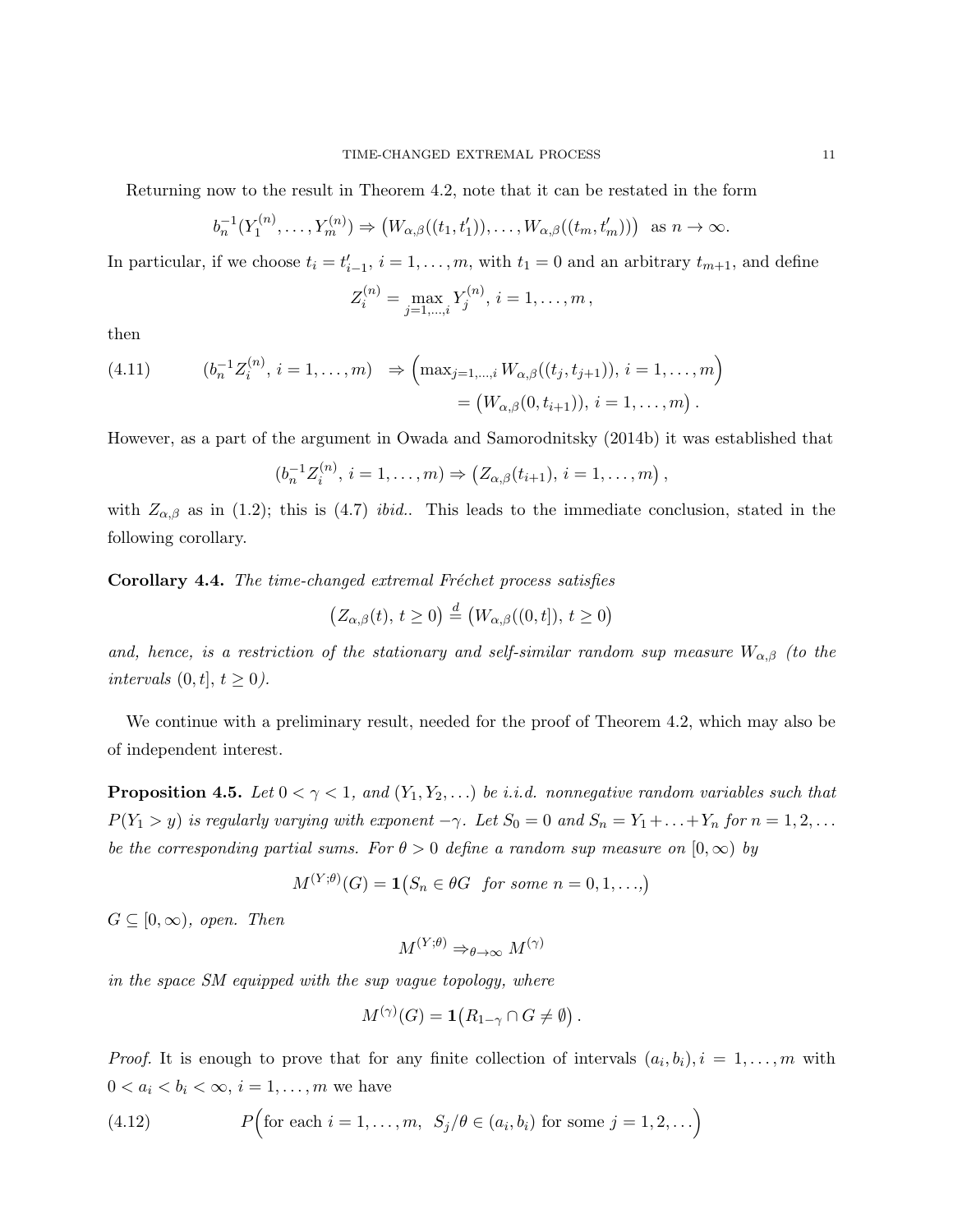$$
\to P\Big(\text{for each } i = 1, \dots, m, \ R_{1-\gamma} \cap (a_i, b_i) \neq \emptyset\Big)
$$

as  $\theta \to \infty$ . If we let  $a(\theta) = (P(Y_1 > \theta))^{-1}$ , a regularly varying function with exponent  $\gamma$ , then the probability in the right hand side of (4.12) can be rewritten as

(4.13) 
$$
P\Big(\text{for each } i = 1,\ldots,m, \ S_{\lfloor ta(\theta)\rfloor}/\theta \in (a_i, b_i) \text{ for some } t \ge 0\Big).
$$

By the invariance principle,

(4.14) 
$$
(S_{\lfloor ta(\theta)\rfloor}/\theta, t \ge 0) \Rightarrow_{\theta \to \infty} (L_{\gamma}(t), t \ge 0)
$$

weakly in the J<sub>1</sub>-topology in the space  $D[0,\infty)$ , where  $L_{\gamma}$  is the standard  $\gamma$ -stable subordinator; see e.g. Jacod and Shiryaev (1987). If we denote by  $D_+^{\uparrow}[0,\infty)$  the set of all nonnegative nondecreasing functions in  $D[0,\infty)$  vanishing at  $t=0$ , then  $D_+^{\uparrow}[0,\infty)$  is, clearly, a closed set in the  $J_1$ -topology, so the weak convergence in (4.14) also takes places in the J<sub>1</sub>-topology relativized to  $D_{+}^{\uparrow}[0,\infty)$ .

For a function  $\varphi \in D^{\uparrow}_{+}[0, \infty)$ , let

$$
R_{\varphi} = \overline{\{\varphi(t), \, t \ge 0\}}
$$

be the closure of its range. Notice that

$$
R_{\varphi} = \left(\bigcup_{t>0} (\varphi(t-), \varphi(t))\right)^c,
$$

which makes it evident that for any  $0 < a < b < \infty$  the set

$$
\left\{ \varphi \in D_+^{\uparrow}[0,\infty) : R_{\varphi} \cap [a,b] = \emptyset \right\}
$$

is open in the  $J_1$ -topology, hence measurable. Therefore, the set

$$
\left\{\varphi \in D^{\uparrow}_{+}[0,\infty):\,R_{\varphi}\cap(a,b)\neq \emptyset\right\}=\bigcup_{k=1}^{\infty}\left\{\varphi \in D^{\uparrow}_{+}[0,\infty):\,R_{\varphi}\cap[a+1/k,b-1/k]\neq \emptyset\right\}
$$

is measurable as well and, hence, so is the set

$$
\left\{ \varphi \in D^{\uparrow}_{+}[0,\infty) : \text{ for each } i = 1,\ldots,m, R_{\varphi} \cap (a_i, b_i) \neq \emptyset \right\}.
$$

Therefore, the desired conclusion (4.12) will follow from (4.13) and the invariance principle (4.14) once we check that the measurable function on  $D^{\uparrow}_{+}[0,\infty)$  defined by

$$
J(\varphi) = \mathbf{1}\big(R_{\varphi} \cap (a_i, b_i) \neq \emptyset \text{ for each } i = 1, \dots, m\big)
$$

is a.s. continuous with respect to the law of  $L_{\gamma}$  on  $D_{+}^{\uparrow}[0,\infty)$ . To see this, let

$$
B_1 = \left\{ \varphi \in D_+^{\uparrow}[0,\infty) : \text{ for each } i = 1,\ldots,m \text{ there is } t_i \text{ such that } \varphi(t_i) \in (a_i, b_i) \right\}
$$

and

$$
B_2 = \left\{ \varphi \in D_+^{\uparrow}[0, \infty) : \text{ for some } i = 1, \dots, m \text{ there is } t_i \text{ and } \epsilon_i > 0 \right\}
$$
  
such that  $(a_i, b_i) \subseteq (\varphi(t_i-), \varphi(t_i)) \right\}.$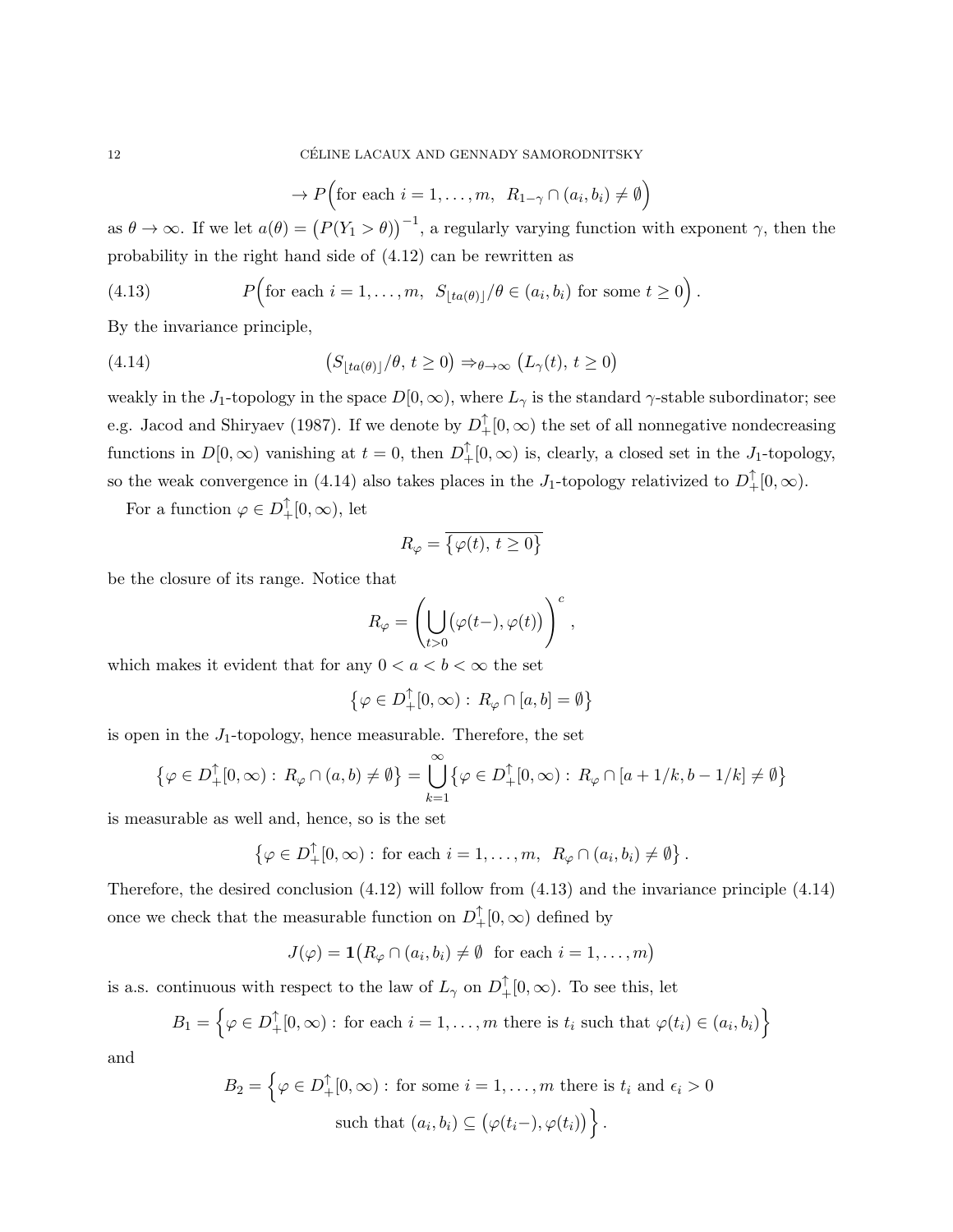Both sets are open in the J<sub>1</sub>-topology on  $D^{\uparrow}_{+}[0,\infty)$ , and  $J(\varphi) = 1$  on  $B_1$  and  $J(\varphi) = 0$  on  $B_2$ . Now the a.s. continuity of the function  $J$  follows from the fact that

$$
P(L_{\gamma} \in B_1 \cup B_2) = 1,
$$

since a stable subordinator does not hit fixed points.

Remark 4.6. It follows immediately from Proposition 4.5 that we also have weak convergence in the space of closed subsets of  $[0, \infty)$ . Specifically, the random closed set  $\theta^{-1}\{S_n, n = 0, 1, ...\}$ converges weakly, as  $\theta \to \infty$ , to the random closed set  $R_{1-\gamma}$ .

Proof of Theorem 4.2. We will prove that

(4.15)  
\n
$$
\frac{\int_E \min_{i=1,\dots,m} m_n((t_i, t'_i); x)^{\alpha} \mu(dx)}{\int_E \max_{1 \leq k \leq n} (f \circ T^n(x))^{\alpha} \mu(dx)}
$$
\n
$$
\to \int_0^{\infty} \beta x^{\beta - 1} P'\Big( (R_{\beta} + x) \cap (t_i, t'_i) \neq \emptyset \text{ for each } i = 1,\dots,m \Big) dx
$$

as  $n \to \infty$ . The reason this will suffice for the proof of the theorem is that, by the inclusionexclusion formula, the expression in the exponent in the right hand side of (4.7) can be written as a finite linear combination of terms of the form of the right hand side of (4.15) (with different collections of intervals in each term), and a similar relation exists between the left hand side of (4.15) and the distribution of  $(b_n^{-1}Y^{(n)})$ .

An additional simplification that we may and will introduce is that of assuming that  $f$  is constant on A. Indeed, it follows immediately from the ergodicity that both the numerator and the denominator in the left hand side of  $(4.15)$  does not change asymptotically if we replace f by  $||f||_{\infty}$ 1<sub>A</sub>; see (4.2) in Owada and Samorodnitsky (2014b). With this simplification, (4.15) reduces to the following statement: as  $n \to \infty$ ,

(4.16) 
$$
\frac{1}{w_n} \mu \left( \bigcap_{i=1}^m \left\{ x_k = i_0 \text{ for some } k \text{ with } t_i < k/n < t'_i \right\} \right)
$$

$$
\rightarrow \int_0^\infty \beta x^{\beta - 1} P' \left( \left( R_\beta + x \right) \cap \left( t_i, t'_i \right) \neq \emptyset \text{ for each } i = 1, \dots, m \right) dx.
$$

Note that we have used  $(3.3)$  in translating  $(4.15)$  into the form  $(4.16)$ .

We introduce the notation  $A_0 = A$ ,  $A_k = A^c \cap {\varphi}_A = k$  for  $k \ge 1$ . Let  $(Y_1, Y_2, \ldots)$  be a sequence of i.i.d. N-valued random variables defined on some probability space  $(\Omega', \mathcal{F}', P')$  such that  $P'(Y_1 = k) = P_{i_0}(\varphi_A = k)$ ,  $k = 1, 2, \ldots$  By our assumption, the probability tail  $P(Y_1 > y)$  is regularly varying with exponent  $-(1 - \beta)$ . With  $S_0 = 0$  and  $S_j = Y_1 + \ldots + Y_j$  for  $j = 1, 2, \ldots$  we have

$$
\mu\left(\bigcap_{i=1}^{m} \left\{x_k = i_0 \text{ for some } k \text{ with } t_i < k/n < t'_i\right\}\right)
$$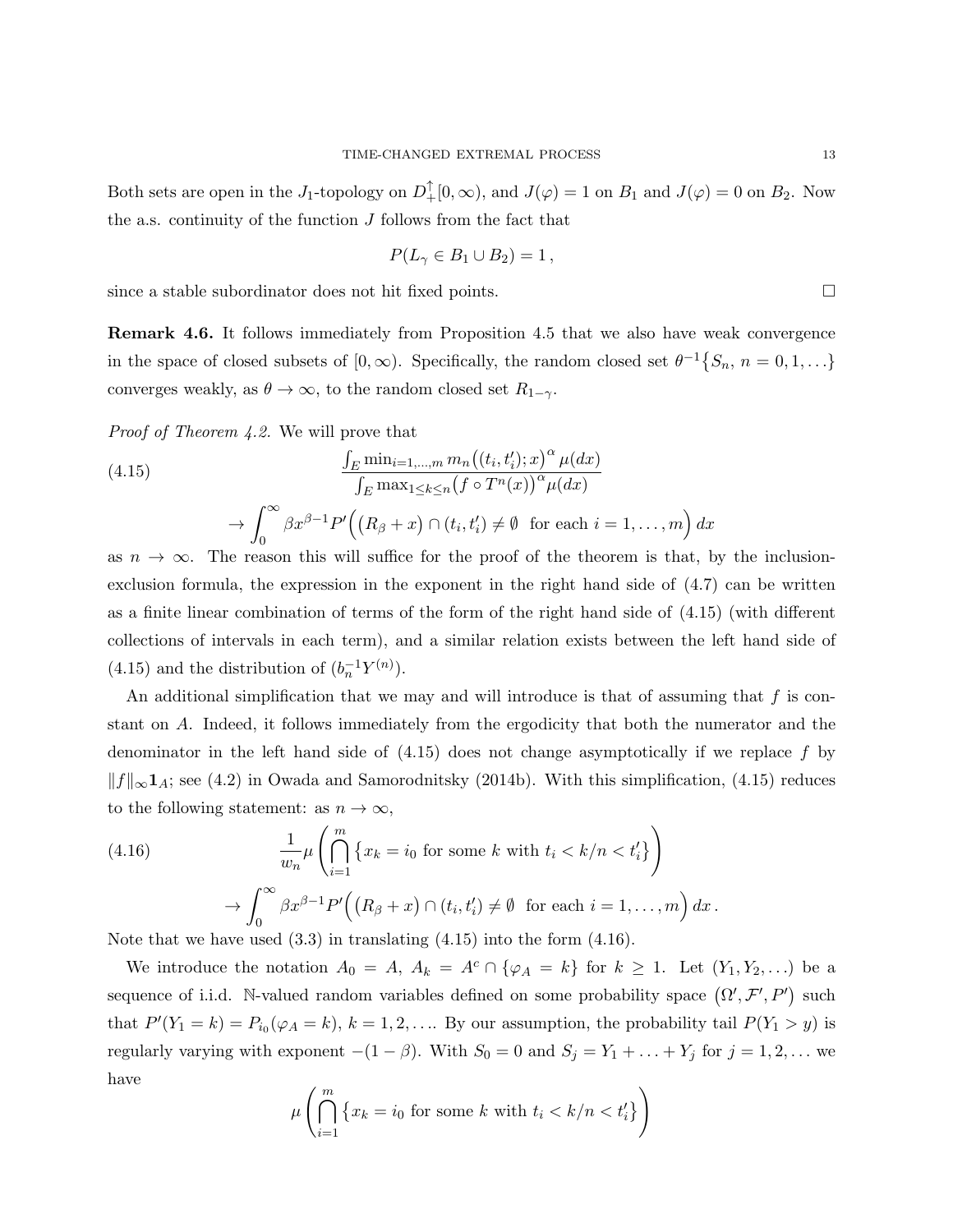$$
= \sum_{l:l/n \le t_1} \mu(A_l) P' \text{ (for each } i = 1, ..., m, S_j \in (nt_i - l, nt'_i - l) \text{ for some } j = 0, 1, ...)
$$

+ 
$$
\sum_{l:t_1 < l/n < t'_1} \mu(A_l) P' \text{ (for each } i = 2, \ldots, m, S_j \in (nt_i - l, nt'_i - l) \text{ for some } j = 0, 1, \ldots)
$$

$$
:= D_n^{(1)} + D_n^{(2)}.
$$

It is enough to prove that

(4.17) 
$$
\lim_{n \to \infty} \frac{1}{w_n} D_n^{(1)} = \int_0^{t_1} \beta x^{\beta - 1} P' \Big( \big( R_\beta + x \big) \cap (t_i, t'_i) \neq \emptyset \text{ for each } i = 1, \dots, m \Big) dx
$$

and

(4.18) 
$$
\lim_{n \to \infty} \frac{1}{w_n} D_n^{(2)} = \int_{t_1}^{t'_1} \beta x^{\beta - 1} P' \Big( (R_{\beta} + x) \cap (t_i, t'_i) \neq \emptyset \text{ for each } i = 1, ..., m \Big) dx.
$$

We will prove  $(4.17)$ , and  $(4.18)$  can be proved in the same way. Let K be a large positive integer, and  $\varepsilon > 0$  a small number. For each integer  $1 \le d \le (1 - \epsilon)K$ , and each  $l : t_1(d-1)/K \le l/n <$  $t_1d/K$ , we have

$$
P'(\text{for each } i = 1, \dots, m, S_j \in (nt_i - l, nt'_i - l) \text{ for some } j = 0, 1, \dots)
$$

$$
\leq P'(\text{for each } i = 1, \dots, m, S_j \in (nt_i - nt_1 d/K, nt'_i - nt_1 (d - 1)/K) \text{ for some } j = 0, 1, \dots)
$$

$$
\to P'\Big(\text{for each } i = 1, \dots, m, R_\beta \cap (t_i - t_1 d/K, t'_i - t_1 (d - 1)/K) \neq \emptyset\Big)
$$

as  $n \to \infty$ , by Proposition 4.5. Therefore,

$$
\limsup_{n \to \infty} \frac{1}{w_n} D_n^{(1)} \le \sum_{d=1}^{\lfloor (1-\epsilon)K \rfloor} \left[ \limsup_{n \to \infty} \frac{\sum_{l: t_1(d-1)/K \le l/n < t_1d/K} \mu(A_l)}{w_n} \right]
$$

$$
P' \left( \text{for each } i = 1, \dots, m, \ R_\beta \cap \left( t_i - t_1d/K, t_i' - t_1(d-1)/K \right) \ne \emptyset \right) \right]
$$

$$
+ \limsup_{n \to \infty} \frac{\sum_{l: t_1 \lfloor (1-\epsilon)K \rfloor/K \le l/n \le t_1} \mu(A_l)}{w_n}.
$$

Since for any  $a > 0$ ,

$$
\sum_{l=1}^{na} \mu(A_l) \sim w_{\lfloor na \rfloor} \text{ as } n \to \infty,
$$

and the wandering sequence  $(w_n)$  is regularly varying with exponent  $\beta$ , we conclude that

$$
\limsup_{n \to \infty} \frac{\sum_{l:t_1(d-1)/K \le l/n < t_1d/K} \mu(A_l)}{w_n} = \limsup_{n \to \infty} \frac{w_{\lfloor nt_1d/K\rfloor} - w_{\lfloor nt_1(d-1)/K\rfloor}}{w_n}
$$

$$
= \frac{t_1^{\beta}}{K^{\beta}} \left(d^{\beta} - (d-1)^{\beta}\right)
$$

for  $1 \leq d \leq (1 - \epsilon)K$  and, similarly,

$$
\limsup_{n\to\infty}\frac{\sum_{l:t_1\lfloor(1-\epsilon)K\rfloor/K\leq l/n\leq t_1}\mu(A_l)}{w_n}=t_1^{\beta}\left(1-(1-\varepsilon)^{\beta}\right).
$$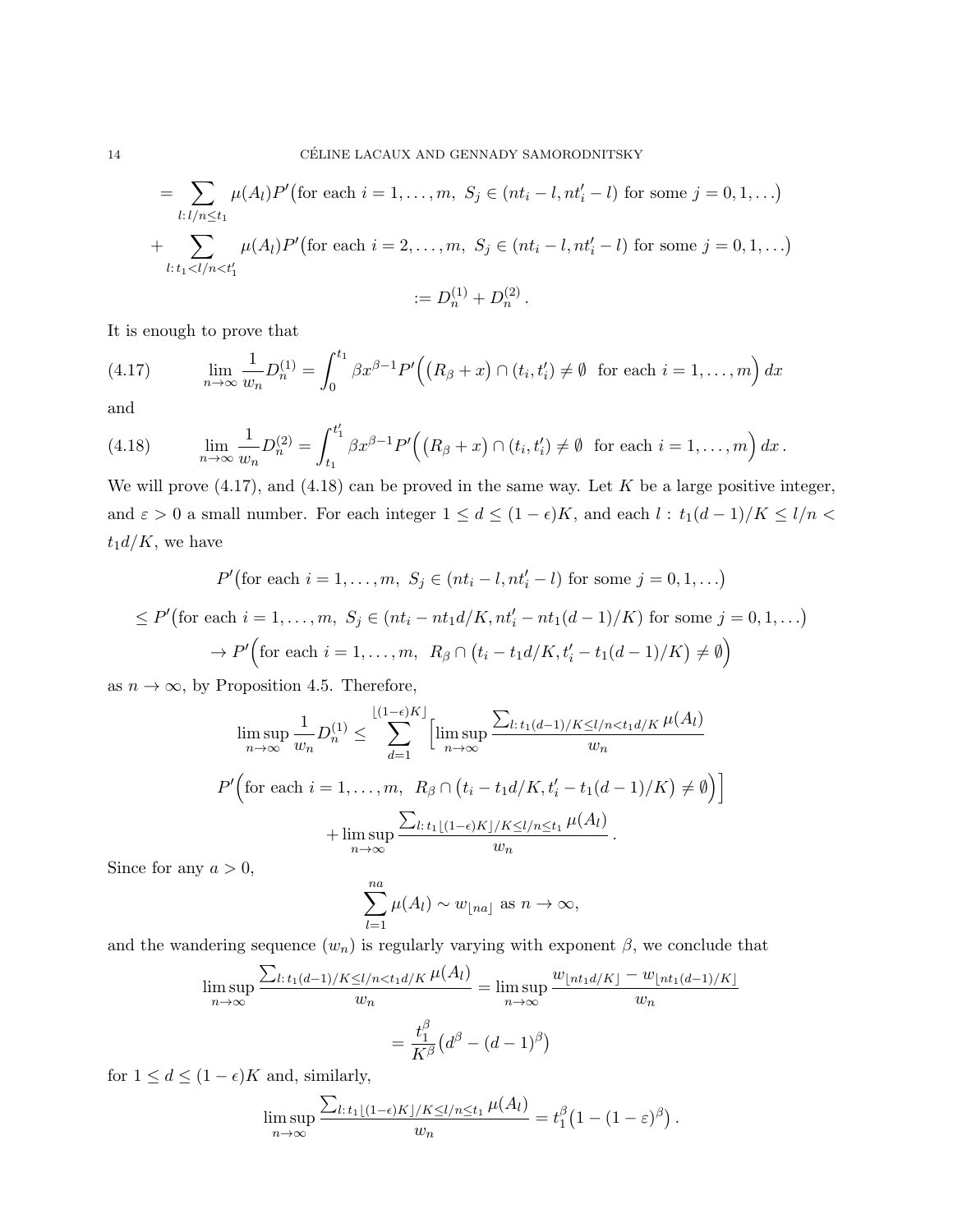Therefore,

$$
\limsup_{n \to \infty} \frac{1}{w_n} D_n^{(1)} \le \int_0^{(1-\varepsilon)t_1} \beta x^{\beta-1} P'\Big(R_\beta \cap \big(t_i - a_K(x), t_i' - b_K(x)\big) \ne \emptyset \text{ for each } i = 1, \dots, m\Big) dx
$$

$$
+ t_1^\beta \big(1 - (1-\varepsilon)^\beta\big),
$$

where  $a_K(x) = t_1 d/K$  and  $b_K(x) = t_1(d-1)/K$  if  $t_1(d-1)/K \leq x < t_1 d/K$  for  $1 \leq d \leq (1-\epsilon)K$ . Since

$$
\mathbf{1}\big(R_\beta\cap(a_k,b_k)\neq\emptyset\big)\to\mathbf{1}\big(R_\beta\cap(a,b)\neq\emptyset\big)
$$

a.s. if  $a_k \to a$  and  $b_k \to b$ , we can let  $K \to \infty$  and then  $\varepsilon \to 0$  to conclude that

$$
(4.19) \qquad \limsup_{n\to\infty}\frac{1}{w_n}D_n^{(1)} \leq \int_0^{t_1}\beta x^{\beta-1}P'\Big(R_\beta\cap(t_i-x,t'_i-x)\neq\emptyset \text{ for each }i=1,\ldots,m\Big)\,dx\,.
$$

We can obtain a lower bound matching (4.19) in a similar way. Indeed, for each integer  $1 \leq d \leq$  $(1 - \epsilon)K$ , and each  $l : t_1(d-1)/K \leq l/n < t_1 d/K$  as above, we have

$$
P'(\text{for each } i = 1, ..., m, S_j \in (nt_i - l, nt'_i - l) \text{ for some } j = 0, 1, ...)
$$

$$
\geq P'(\text{for each } i = 1, ..., m, S_j \in (nt_i - nt_1(d-1)/K, nt'_i - nt_1d/K) \text{ for some } j = 0, 1, ...)
$$

$$
\rightarrow P'\Big(\text{for each } i = 1, ..., m, R_\beta \cap (t_i - t_1(d-1)/K, t'_i - t_1d/K) \neq \emptyset\Big)
$$

as  $n \to \infty$ , by Proposition 4.5, and we proceed as before. This gives a lower bound complementing (4.19), so we have proved that

$$
\lim_{n \to \infty} \frac{1}{w_n} D_n^{(1)} = \int_0^{t_1} \beta x^{\beta - 1} P'(R_\beta \cap (t_i - x, t'_i - x) \neq \emptyset \text{ for each } i = 1, \dots, m) dx.
$$
  
This is, of course, (4.17).

### 5. Convergence in the space SM

Let  $\mathbf{X} = (X_1, X_2, ...)$  be the stationary S $\alpha$ S process defined by (3.4). The following theorem is a partial extension of Theorem 4.1 in Owada and Samorodnitsky (2014b) to weak convergence in the space of sup measures. In its statement we use the usual tail constant of an  $\alpha$ -stable random variable given by

$$
C_{\alpha} = \left(\int_0^{\infty} x^{-\alpha} \sin x \, dx\right)^{-1} = \begin{cases} (1-\alpha)/(\Gamma(2-\alpha)\cos(\pi\alpha/2)) & \text{if } \alpha \neq 1, \\ 2/\pi & \text{if } \alpha = 1; \end{cases}
$$

see Samorodnitsky and Taqqu (1994).

**Theorem 5.1.** For  $n = 1, 2, \ldots$  define a random sup measure  $M_n(|\mathbf{X}|)$  on  $[0, \infty)$  by  $(2.4)$ , with  $|\mathbf{X}| = (|X_1|, |X_2|, \ldots)$ . Let  $(b_n)$  be given by (3.2). If  $1/2 < \beta < 1$ , then  $(5.1)$   $\frac{1}{1}$  $\frac{1}{b_n}M_n(|\mathbf{X}|) \Rightarrow C_{\alpha}^{1/\alpha}W_{\alpha,\beta}$  as  $n \to \infty$ 

in the sup vague topology in the space SM.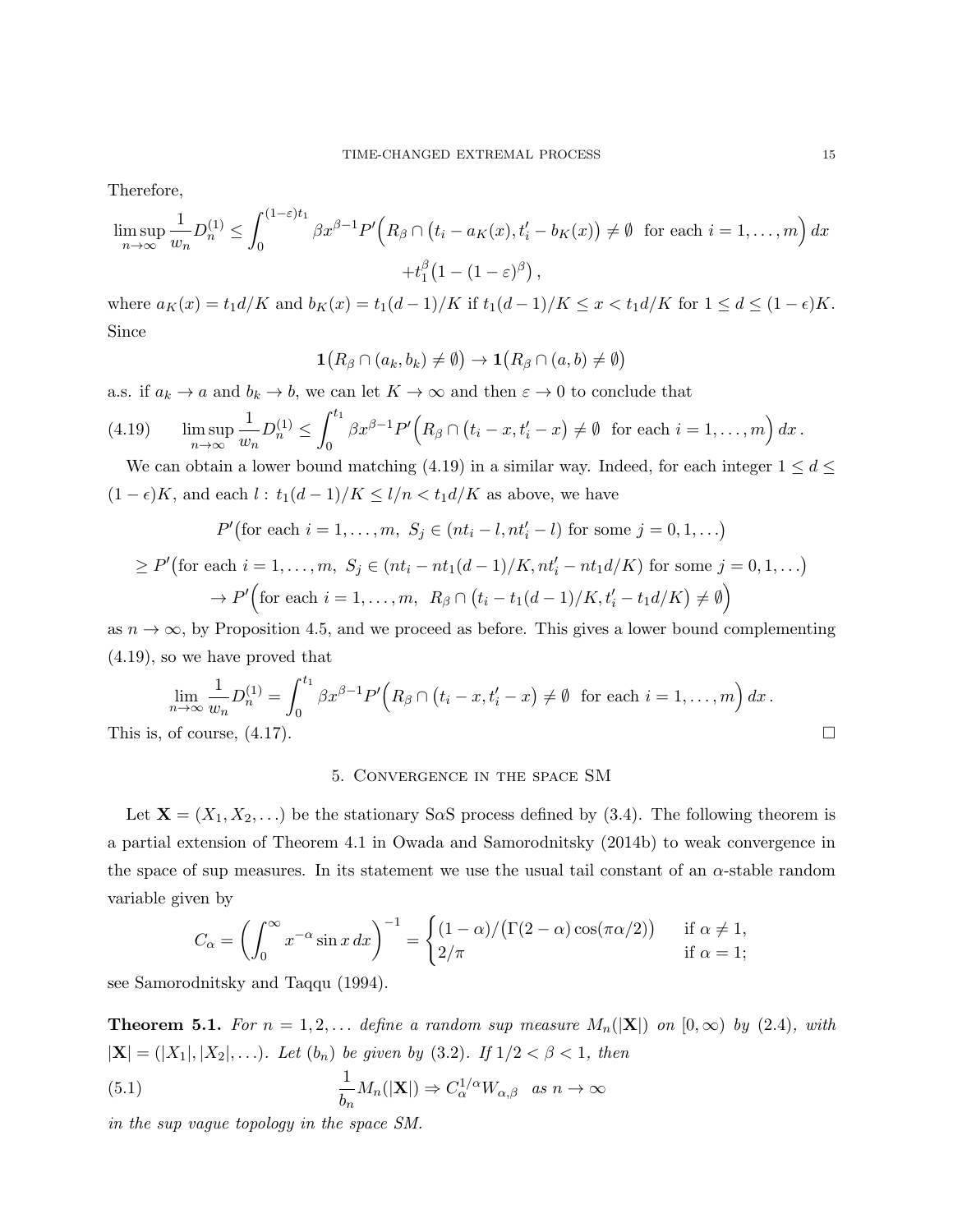*Proof.* The weak convergence in the space SM will be established if we show that for any  $0 \le t_1$  <  $t'_1 \leq \ldots \leq t_m < t'_m < \infty$ ,

$$
\left(b_n^{-1}M_n(|\mathbf{X}|)((t_1,t'_1)),\ldots,b_n^{-1}M_n(|\mathbf{X}|)((t_m,t'_m))\right)\Rightarrow \left(W_{\alpha,\beta}((t_1,t'_1)),\ldots,W_{\alpha,\beta}((t_m,t'_m))\right)
$$

as  $n \to \infty$  (see O'Brien et al. (1990)). For simplicity of notation we will assume that  $t'_m \leq 1$ . Our goal is, then to show that

$$
(5.2) \qquad \left(\frac{1}{b_n} \max_{nt_1 < k < nt'_1} |X_k|, \dots, \frac{1}{b_n} \max_{nt_m < k < nt'_m} |X_k|\right) \Rightarrow \left(W_{\alpha,\beta}\big((t_1, t'_1)\big), \dots, W_{\alpha,\beta}\big((t_m, t'_m)\big)\right)
$$

as  $n \to \infty$ .

We proceed in the manner similar to that adopted in Owada and Samorodnitsky (2014b), and use a series representation of the SaS sequence  $(X_1, X_2, \ldots)$ . Specifically, we have

(5.3) 
$$
(X_k, k = 1,...,n) \stackrel{d}{=} \left(b_n C_{\alpha}^{1/\alpha} \sum_{j=1}^{\infty} \epsilon_j \Gamma_j^{-1/\alpha} \frac{f \circ T^k(U_j^{(n)})}{\max_{1 \leq i \leq n} f \circ T^i(U_j^{(n)})}, k = 1,...,n\right).
$$

In the right hand side,  $(\epsilon_j)$  are i.i.d. Rademacher random variables (symmetric random variables with values  $\pm 1$ ),  $(\Gamma_j)$  are the arrival times of a unit rate Poisson process on  $(0, \infty)$ , and  $(U_j^{(n)})$  $j^{(n)}$ ) are i.i.d. E-valued random variables with the common law  $\eta_n$  defined by

(5.4) 
$$
\frac{d\eta_n}{d\mu}(x) = \frac{1}{b_n^{\alpha}} \max_{1 \le k \le n} f \circ T^k(x)^{\alpha}, \quad x \in E.
$$

The three sequences  $(\epsilon_j)$ ,  $(\Gamma_j)$ , and  $(U_j^{(n)})$  $j^{(n)}$  are independent. We refer the reader to Section 3.10 of Samorodnitsky and Taqqu (1994) for details series representations of  $\alpha$ -stable processes. We will prove that for any  $\lambda_i > 0$ ,  $i = 1, \ldots, m$  and  $0 < \delta < 1$ ,

$$
P(b_n^{-1} \max_{nt_i < k < nt'_i} |X_k| > \lambda_i, \quad i = 1, \dots, m)
$$
\n
$$
\leq P\left(C_\alpha^{1/\alpha} \bigvee_{j=1}^{\infty} \Gamma_j^{-1/\alpha} \frac{\max_{nt_i < k < nt'_i} f \circ T^k(U_j^{(n)})}{\max_{1 \leq k \leq n} f \circ T^k(U_j^{(n)})} > \lambda_i(1 - \delta), \quad i = 1, \dots, m\right) + o(1)
$$

and that

$$
P(b_n^{-1} \max_{nt_i < k < nt'_i} |X_k| > \lambda_i, \quad i = 1, \dots, m)
$$
\n
$$
\geq P\left(C_\alpha^{1/\alpha} \bigvee_{j=1}^{\infty} \Gamma_j^{-1/\alpha} \frac{\max_{nt_i < k < nt'_i} f \circ T^k(U_j^{(n)})}{\max_{1 \leq k \leq n} f \circ T^k(U_j^{(n)})} > \lambda_i(1+\delta), \quad i = 1, \dots, m\right) + o(1)
$$

as  $n \to \infty$ . Before doing so, we will make a few simple observations. Let

$$
V_i^{(n)} = \bigvee_{j=1}^{\infty} \Gamma_j^{-1/\alpha} \frac{\max_{nt_i < k < nt'_i} f \circ T^k(U_j^{(n)})}{\max_{1 \leq k \leq n} f \circ T^k(U_j^{(n)})}, \ i = 1, \dots, m \, .
$$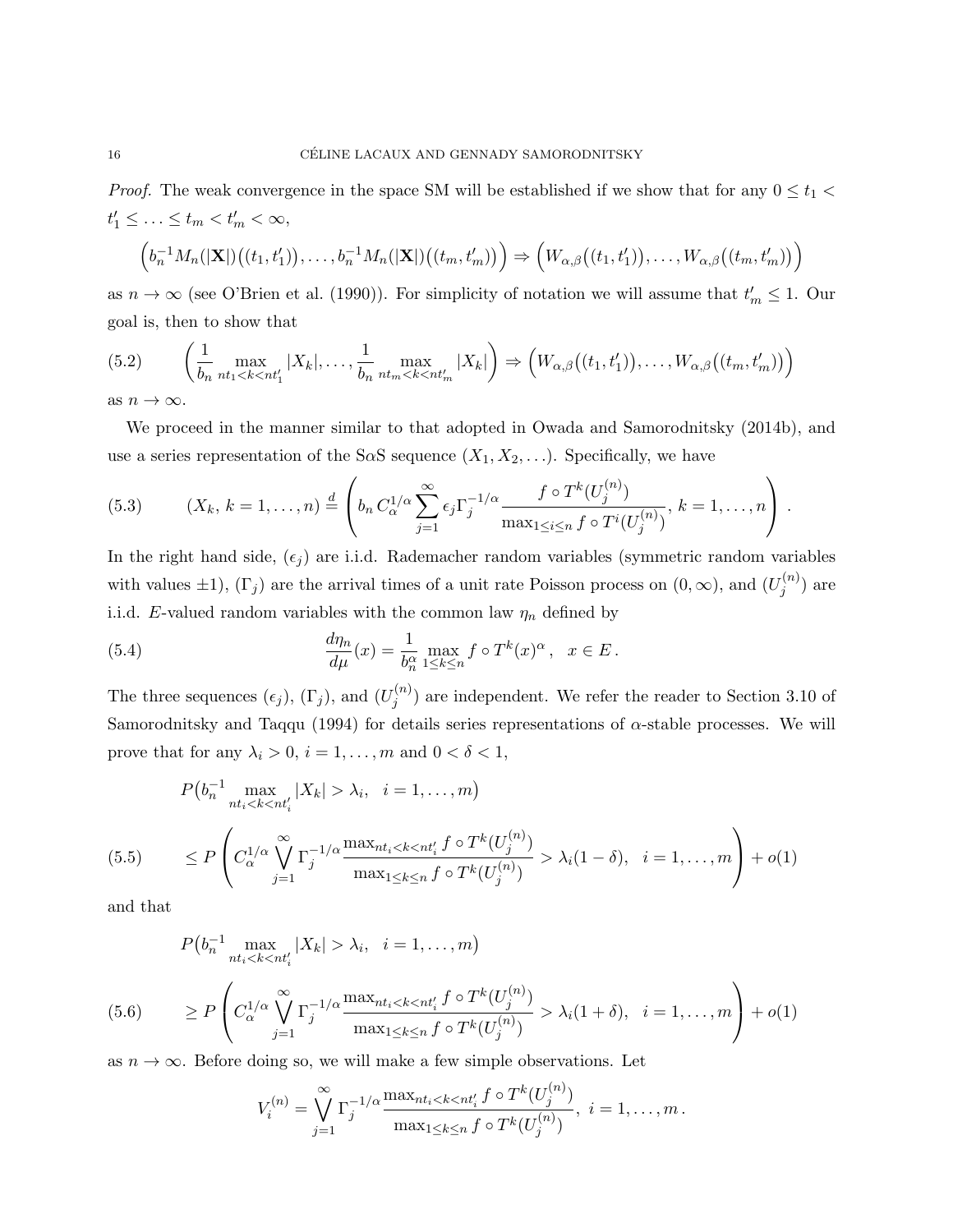Since the points in  $\mathbb{R}^m$  given by

$$
\left(\Gamma_j^{-1/\alpha} \frac{\max_{nt_i < k < nt'_i} f \circ T^k(U_j^{(n)})}{\max_{1 \leq k \leq n} f \circ T^k(U_j^{(n)})}, i = 1, \dots, m\right), j = 1, 2, \dots
$$

form a Poisson random measure on  $\mathbb{R}^m$ , say,  $N_P$ , for  $\lambda_i > 0$ ,  $i = 1, \ldots, m$  we can write

$$
P(V_1^{(n)} \leq \lambda_1, \dots, V_m^{(n)} \leq \lambda_m) = P\Big(N_P(D(\lambda_1, \dots, \lambda_m) = 0)\Big)
$$
  
= 
$$
\exp\Big\{-E\Big(N_P(D(\lambda_1, \dots, \lambda_m))\Big)\Big\},
$$

where

$$
D(\lambda_1,\ldots,\lambda_m)=\{(z_1,\ldots,z_m): z_i>\lambda_i \text{ for some } i=1,\ldots,m.\}
$$

Evaluating the expectation, we conclude that, in the notation of (4.5),

$$
P(V_1^{(n)} \leq \lambda_1, \ldots, V_m^{(n)} \leq \lambda_m) = \exp \left\{-b_n^{-\alpha} \int_E \bigvee_{i=1}^m \lambda_i^{-\alpha} m_n \big((t_i, t'_i); x\big)^{\alpha} \mu(dx)\right\}.
$$

By (4.6) this shows that

$$
(V_1^{(n)},\ldots,V_m^{(n)})\stackrel{d}{=} (b_n^{-1}Y_1^{(n)},\ldots,b_n^{-1}Y_m^{(n)})\ .
$$

Now Theorem 4.2 along with the discussion following the statement of that theorem, and the continuity of the Fréchet distribution show that  $(5.2)$  and, hence, the claim of the present theorem, will follow once we prove  $(5.5)$  and  $(5.6)$ . The two statements can be proved in a very similar way, so we only prove (5.5).

Once again, we proceed as in Owada and Samorodnitsky (2014b). Choose constants  $K \in \mathbb{N}$  and  $0<\epsilon<1$  such that both

$$
K+1 > \frac{4}{\alpha} \quad \text{and} \quad \delta - \epsilon K > 0 \, .
$$

Then

$$
P(b_n^{-1} \max_{nt_i < k < nt'_i} |X_k| > \lambda_i, \quad i = 1, \dots, m)
$$
\n
$$
\leq P\left(C_\alpha^{1/\alpha} \bigvee_{j=1}^{\infty} \Gamma_j^{-1/\alpha} \frac{\max_{nt_i < k < nt'_i} f \circ T^k(U_j^{(n)})}{\max_{1 \leq k \leq n} f \circ T^k(U_j^{(n)})} > \lambda_i(1 - \delta), \quad i = 1, \dots, m\right)
$$
\n
$$
+ \varphi_n(C_\alpha^{-1/\alpha} \epsilon \min_{1 \leq i \leq m} \lambda_i) + \sum_{i=1}^m \psi_n(\lambda_i, t_i, t'_i),
$$

where

$$
\varphi_n(\eta) = P\left(\bigcup_{k=1}^n \left\{\Gamma_j^{-1/\alpha} \frac{|f \circ T^k(U_j^{(n)})|}{\max_{1 \le i \le n} |f \circ T^i(U_j^{(n)})|} > \eta \text{ for at least } 2 \text{ different } j = 1, 2, \dots \right\}\right),
$$

 $\eta > 0$ , and for  $t < t'$ ,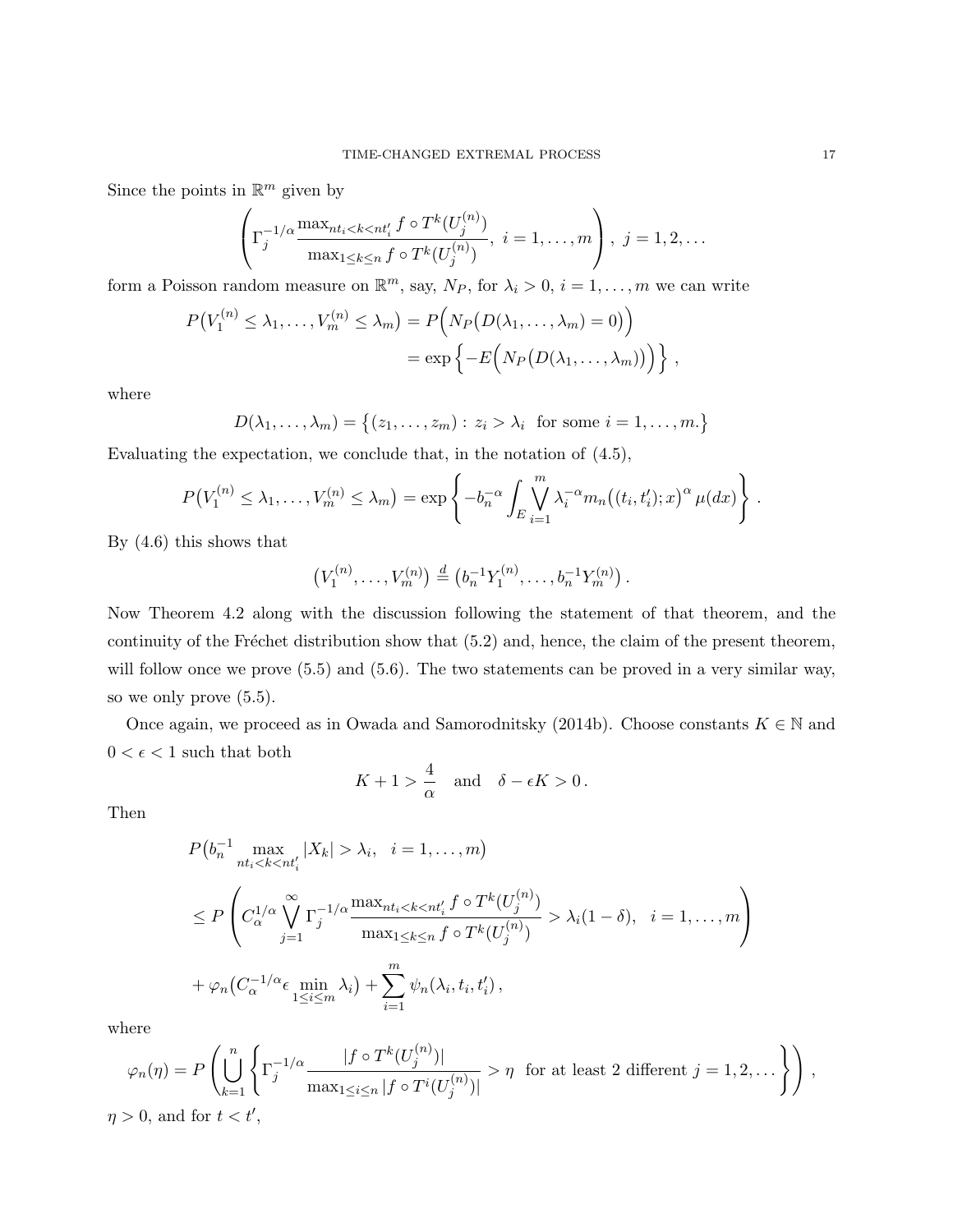$$
\psi_n(\lambda, t, t') = P\left(C_{\alpha}^{1/\alpha} \max_{nt < k < nt'} \left| \sum_{j=1}^{\infty} \epsilon_j \Gamma_j^{-1/\alpha} \frac{f \circ T^k(U_j^{(n)})}{\max_{1 \le i \le n} |f \circ T^i(U_j^{(n)})|} \right| > \lambda,
$$
  

$$
C_{\alpha}^{1/\alpha} \bigvee_{j=1}^{\infty} \Gamma_j^{-1/\alpha} \frac{\max_{nt < knt'} |f \circ T^k(U_j^{(n)})|}{\max_{1 \le k \le n} |f \circ T^k(U_j^{(n)})|} \le \lambda(1 - \delta), \text{ and for each } l = 1, ..., n,
$$
  

$$
C_{\alpha}^{1/\alpha} \Gamma_j^{-1/\alpha} \frac{|f \circ T^l(U_j^{(n)})|}{\max_{1 \le i \le n} |f \circ T^i(U_j^{(n)})|} > \epsilon \lambda \text{ for at most one } j = 1, 2, ... \right).
$$

Due to the assumption  $1/2 < \beta < 1$ , it follows that

$$
\varphi_n \big( C_{\alpha}^{-1/\alpha} \epsilon \min_{1 \le i \le m} \lambda_i \big) \to 0
$$

as  $n \to \infty$ ; see Samorodnitsky (2004). Therefore, the proof will be completed once we check that for all  $\lambda > 0$  and  $0 \le t < t' \le 1$ ,

$$
\psi_n(\lambda, t, t') \to 0
$$

This, however, can be checked in exactly the same way as (4.10) in Owada and Samorodnitsky  $(2014b).$ 

#### 6. Other processes based on the range of the subordinator

The distributional representation of the time-changed extremal process (1.2) in Corollary 4.4 can be stated in the form

(6.1) 
$$
Z_{\alpha,\beta}(t) = \int_{(0,\infty)\times\Omega'} \mathbf{1}\left( \left( R_{\beta}(\omega') + x \right) \cap (0,t] \neq \emptyset \right) M(dx,d\omega'), \ t \geq 0.
$$

The self-similarity property of the process and the stationarity of its max-increments can be traced to the scaling and shift invariance properties of the range of the subordinator described in Proposition 4.1. These properties can be used to construct other self-similar processes with stationary max-increments, in the manner simlar to the way scaling and shift invariance properties of the real line have been used to construct integral representations of Gaussian and stable self-similar processes with stationary increments such as Fractional Brownian and stable motions; see e.g. Samorodnitsky and Taqqu (1994) and Embrechts and Maejima (2002).

In this section we describe one family of self-similar processes with stationary max-increments, which can be viewed as an extension of the process in  $(6.1)$ . Other processes can be constructed; we postpone a more general discussion to a later work.

For  $0 \le s < t$  we define a function  $j_{s,t} : \mathcal{J} \to [0, \infty]$  by

$$
j_{s,t}(F) = \sup\{b - a : s < a < t, a, b \in F, (a, b) \cap F = \emptyset\},\
$$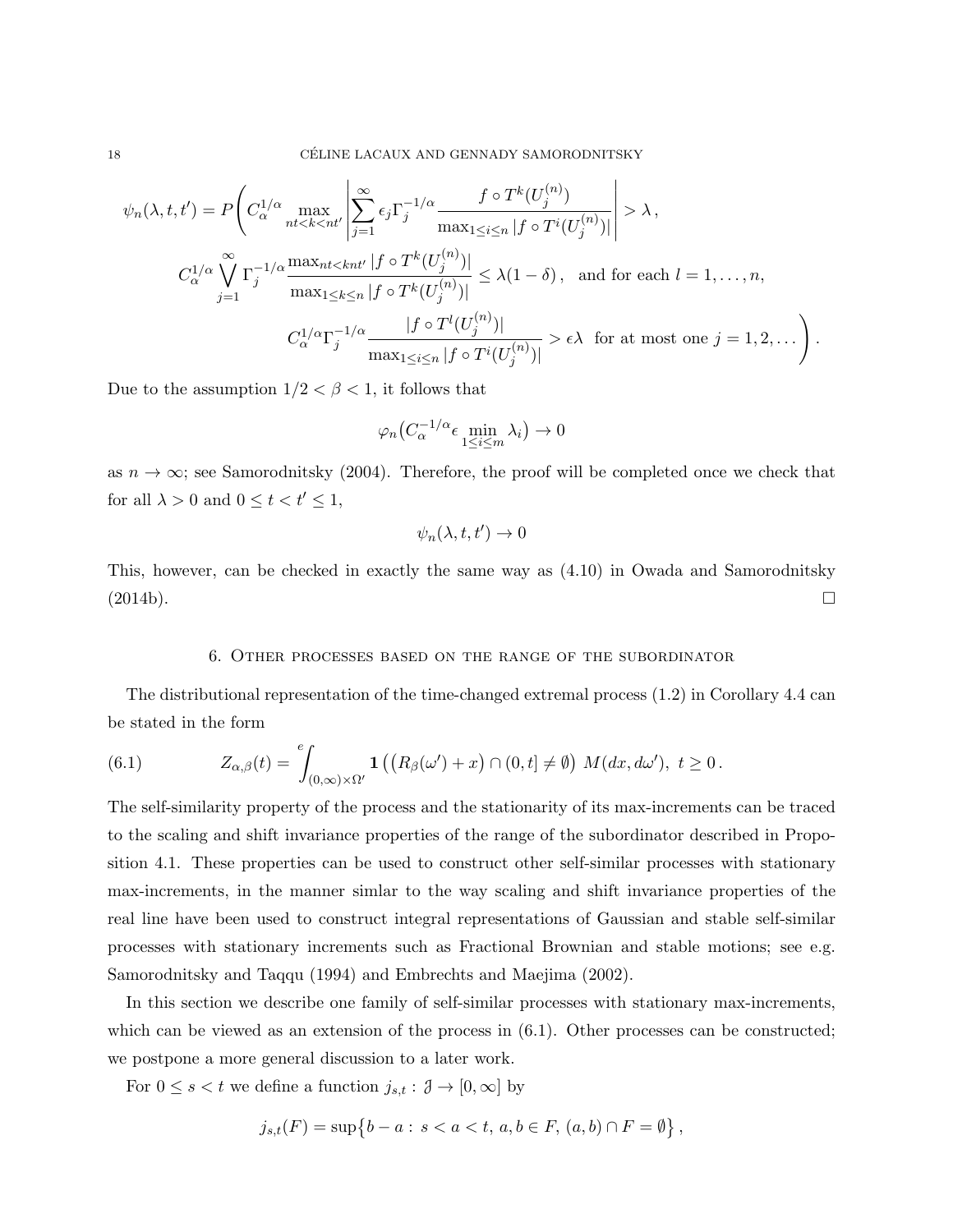the "length of the longest empty space within F beginning between s and  $t$ ". The function  $j_{s,t}$  is continuous, hence measurable, on  $\mathcal{J}$ . Set also  $j_{s,s}(F) \equiv 0$ . Let

$$
(6.2) \t\t 0 < \gamma < (1 - \beta)/\alpha,
$$

and define

$$
(6.3) \quad Z_{\alpha,\beta,\gamma}(t) = \int_{(0,\infty)\times\Omega'} \left[ \mathbf{1}\left( \left( R_{\beta}(\omega') + x \right) \cap (0,t] \neq \emptyset \right) j_{0,t} \left( R_{\beta}(\omega') + x \right) \right]^\gamma M(dx,d\omega'), \ t \geq 0.
$$

It follows from (4.4) that

$$
E' \int_0^\infty \left[ \mathbf{1} \left( \left( R_\beta + x \right) \cap (0, t] \neq \emptyset \right) j_{0,t} \left( R_\beta + x \right) \right]^{\gamma \alpha} \beta x^{\beta - 1} dx < \infty
$$

for  $\gamma$  satisfying (6.2). Therefore, (6.3) presents a well defined Fréchet process. We claim that this process is  $H$ -self-similar with

$$
H = \gamma + \beta/\alpha
$$

and has stationary max-increments.

To check stationarity of max-increments, let  $r > 0$  and define

$$
Z^{(r)}_{\alpha,\beta,\gamma}(t) = \int_{(0,\infty)\times\Omega'} \left[ \mathbf{1}\left( \left( R_{\beta}(\omega') + x \right) \cap (r,r+t] \neq \emptyset \right) j_{r,r+t} \left( R_{\beta}(\omega') + x \right) \right]^\gamma M(dx,d\omega'), \ t \geq 0.
$$

Trivially, for every  $t \geq 0$  we have

$$
Z_{\alpha,\beta,\gamma}(r) \vee Z_{\alpha,\beta,\gamma}^{(r)}(t) = Z_{\alpha,\beta,\gamma}(r+t)
$$

with probability 1, and it follows from part (c) of Proposition 4.1 that

$$
\left(Z_{\alpha,\beta,\gamma}^{(r)}(t),\,t\geq 0\right)\stackrel{d}{=}\left(Z_{\alpha,\beta,\gamma}(t),\,t\geq 0\right).
$$

Hence stationarity of max-increments. Finally, we check the property of self-similarity. Let  $t_j$  > 0,  $\lambda_j > 0, j = 1, ..., m$ . Then

$$
P(Z_{\alpha,\beta,\gamma}(t) \leq \lambda_j, j=1,\ldots,m) = \exp\{-I(t_1,\ldots,t_m;\lambda_1,\ldots,\lambda_m)\},
$$

where

$$
I(t_1,\ldots,t_m;\lambda_1,\ldots,\lambda_m)
$$
  
=  $E' \int_0^\infty \beta x^{\beta-1} \max_{j=1,\ldots,m} \lambda_j^{-\alpha} \left[ \mathbf{1} \left( (R_\beta(\omega') + x) \cap (0,t] \neq \emptyset \right) j_{0,t} (R_\beta(\omega') + x) \right]^{\gamma \alpha} dx.$ 

Therefore, the property of self-similarity will follow once we check that for any  $c > 0$ ,

$$
I(ct_1,\ldots,ct_m;\lambda_1,\ldots,\lambda_m)=I(t_1,\ldots,t_m;c^{-H}\lambda_1,\ldots,c^{-H}\lambda_m).
$$

This is, however immediate, since by using first part (b) of Proposition 4.1 and, next, changing the variable of integration to  $y = x/c$  we have

$$
I(ct_1,\ldots,ct_m;\lambda_1,\ldots,\lambda_m)
$$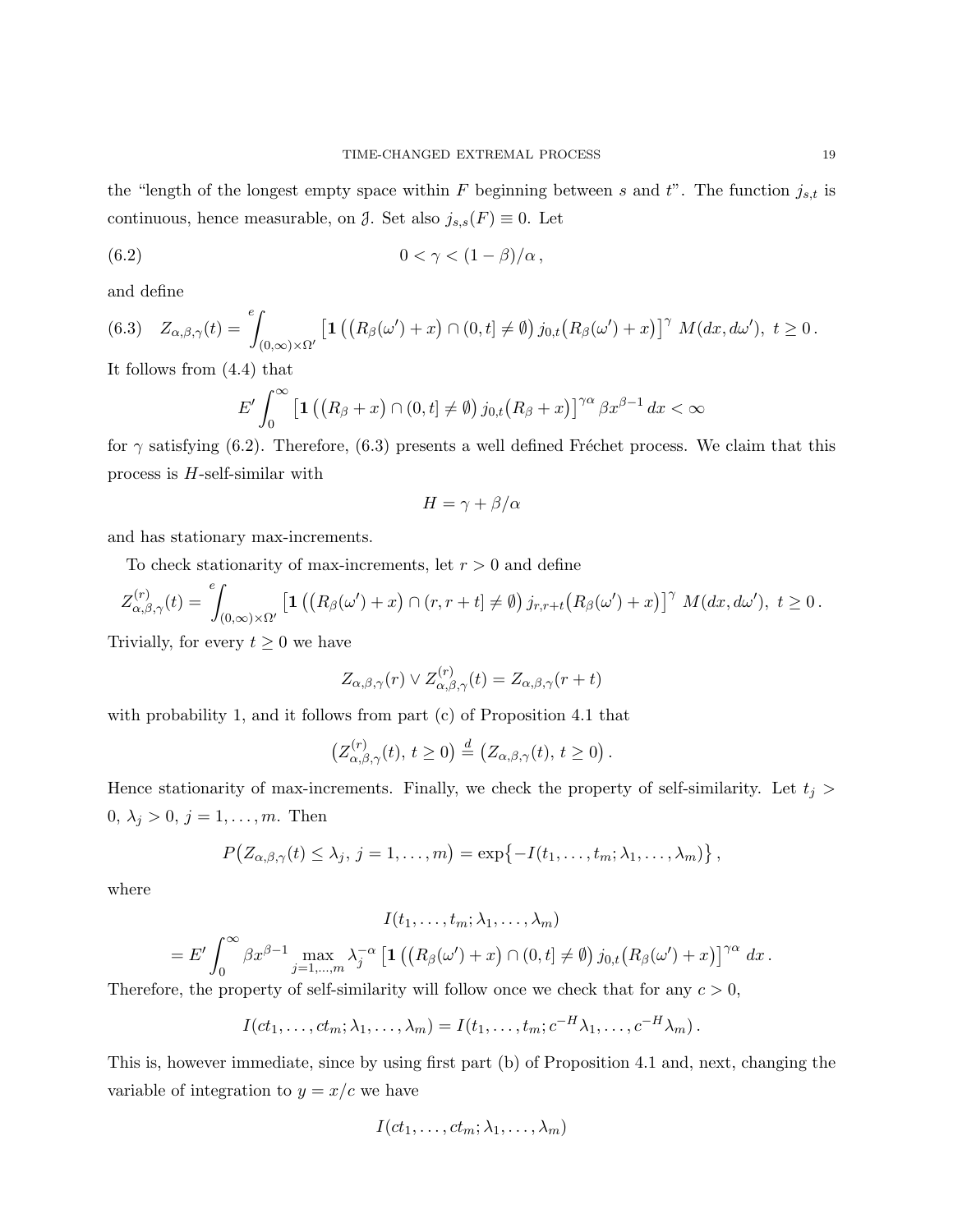$$
= E' \int_0^\infty \beta x^{\beta - 1} \max_{j=1,\dots,m} \left\{ \lambda_j^{-\alpha} \left[ \mathbf{1} \left( (cR_\beta(\omega') + x) \cap (0, ct_j] \neq \emptyset \right) \right. \right\}
$$
  
\n
$$
\sup \left\{ b - a : 0 < a < ct_j, a, b \in cR_\beta(\omega') + x, (a, b) \cap cR_\beta(\omega') + x = \emptyset \right\} \right]^{\alpha \gamma} \left\{ dx \right\}
$$
  
\n
$$
= c^{\beta + \alpha \gamma} E' \int_0^\infty \beta x^{\beta - 1} \max_{j=1,\dots,m} \left\{ \lambda_j^{-\alpha} \left[ \mathbf{1} \left( (R_\beta(\omega') + x) \cap (0, t_j] \neq \emptyset \right) \right. \right\}
$$
  
\n
$$
\sup \left\{ b - a : 0 < a < t_j, a, b \in R_\beta(\omega') + x, (a, b) \cap R_\beta(\omega') + x = \emptyset \right\} \right\}^{\alpha \gamma} \left\{ dx \right\}
$$
  
\n
$$
= I(t_1, \dots, t_m; c^{-H} \lambda_1, \dots, c^{-H} \lambda_m).
$$

as required.

#### **REFERENCES**

- P. BILLINGSLEY (1999): Convergence of Probability Measures. Wiley, New York, 2nd edition.
- R. Davis and S. Resnick (1985): Limit theory for moving averages of random variables with regularly varying tail probabilities. The Annals of Probability 13:179–195.
- P. EMBRECHTS and M. MAEJIMA (2002): Selfsimilar Processes. Princeton University Press, Princeton and Oxford.
- V. FASEN (2005): Extremes of regularly varying Lévy driven mixed moving average processes. Advances in Applied Probability 37:993–1014.
- W. FELLER (1966): An Introduction to Probability Theory and its Applications, volume 2. Wiley, New York, 1st edition.
- T. HARRIS and H. ROBBINS (1953): Ergodic theory of Markov chains admitting an infinite invariant measure. Proceedings of the National Academy of Sciences 39:860–864.
- J. JACOD and A. SHIRYAEV (1987): Limit Theorems for Stochastic Processes. Springer, Berlin.
- A. KYPRIANOU (2006): Introductory Lectures on Fluctuations of Lévy Processes with Applications. Springer, Berlin.
- J. LAMPERTI (1964): On extreme order statistics. The Annals of Mathematical Statistics 35:1726– 1737.
- M. LEADBETTER (1983): Extremes and local dependence of stationary sequences. Zeitschrift für Wahrscheinlichkeitstheorie und verwandte Gebiete 65,:291–306.
- M. LEADBETTER, G. LINDGREN and H. ROOTZEN (1983): Extremes and Related Properties of Random Sequences and Processes. Springer Verlag, New York.
- T. MIKOSCH and C. STARICA (2000): Limit thery for the sample autocorrelations and extremes of a GARCH(1,1) process. The Annals of Statistics 28:1427–1451.
- I. Molchanov (2005): Theory of Random Sets. Springer, London.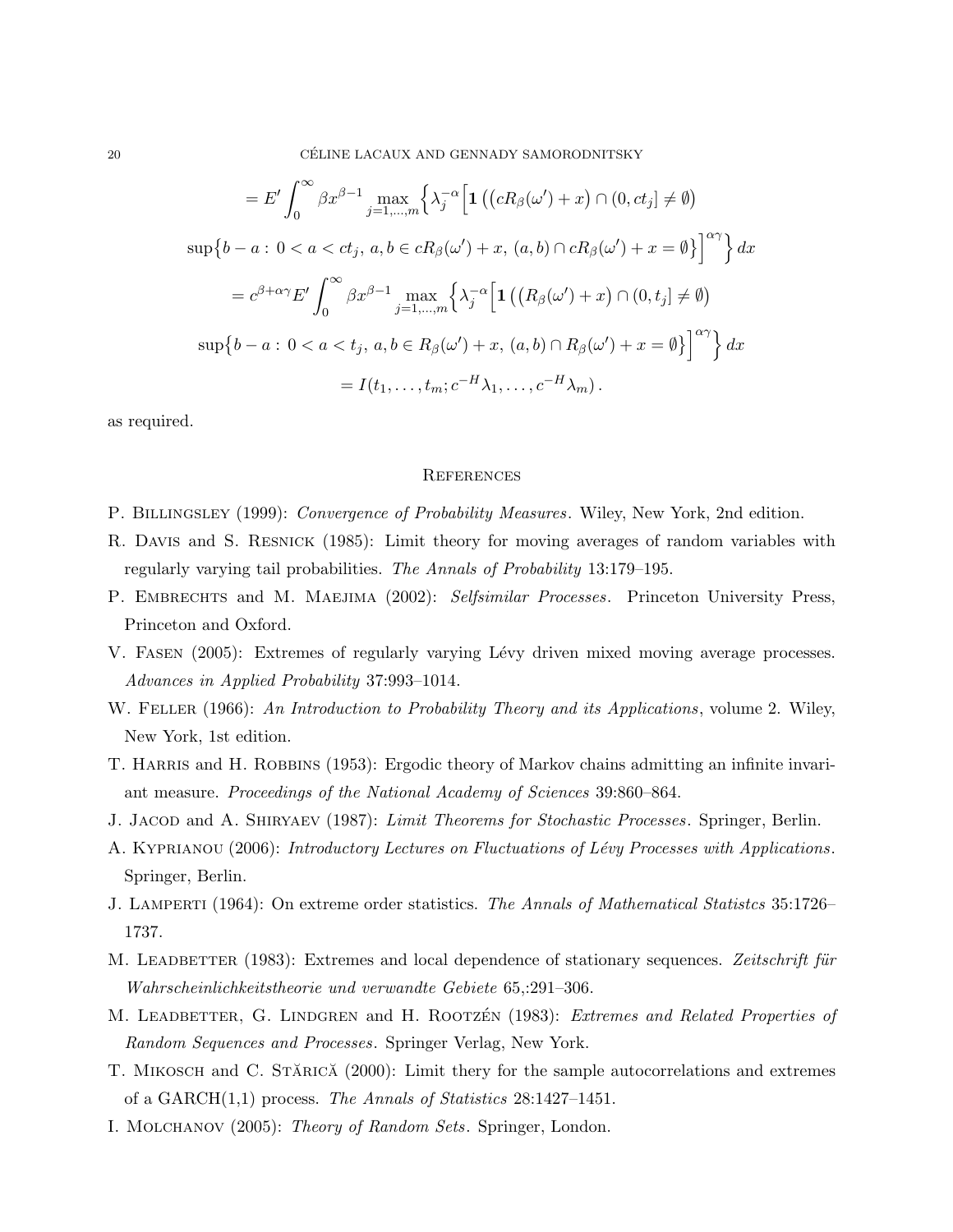- G. O'BRIEN, P. TORFS and W. VERVAAT (1990): Stationary self-similar extremal processes. Probability Theory and Related Fields 87:97–119.
- T. Owada and G. SAMORODNITSKY (2014a): Functional Central Limit Theorem for heavy tailed stationary ifinitely divisible processes generated by conservative flows. The Annals of Probability, to appear.
- T. Owada and G. SAMORODNITSKY (2014b): Maxima of long memory stationary symmetric  $\alpha$ stable processes, and self-similar processes with stationary max-increments. Bernoulli, to appear.
- S. RESNICK, G. SAMORODNITSKY and F. XUE (2000): Growth rates of sample covariances of stationary symmetric  $\alpha$ -stable processes associated with null recurrent Markov chains. Stochastic Processes and Their Applications 85:321–339.
- H. ROOTZEN (1978): Extremes of moving averages of stable processes. The Annals of Probability 6:847–869.
- G. SAMORODNITSKY (2004): Extreme value theory, ergodic theory, and the boundary between short memory and long memory for stationary stable processes. The Annals of Probability 32:1438– 1468.
- G. SAMORODNITSKY (2006): Long Range Dependence, volume 1:3 of Foundations and Trends in Stochastic Systems. Now Publishers, Boston.
- G. SAMORODNITSKY and M. TAQQU (1994): Stable Non-Gaussian Random Processes. Chapman and Hall, New York.
- A. Skorohod (1956): Limit theorems for stochastic processes. Theor. Probab. Appl. 1:261–290.
- S. Stoev and M. Taqqu (2005): Extremal stochastic integrals: a parallel between max-stable processes and  $\alpha$ -stable processes. *Extremes* 8:237–266.
- W. VERVAAT (1986): Stationary self-similar extremal processes and random semicontinuous functions. In *Dependence in Probability and Statistics*, E. Eberlein and M. Taqqu, editors. Birkhäuser, pp. 457–473.
- W. VERVAAT (1997): Random upper semicontinuous functions and extremal processes. In *Proba*bility and Lattices, W. Vervaat and H. Holwedra, editors, volume 110 of CWI Tracts. Centre for Mathematics and Computer Science, Amsterdam, pp. 1–56.
- W. WHITT (2002): Stochastic-Process Limits. An Introduction to Stochastic-Process Limits and Their Applications to Queues. Springer, New York.